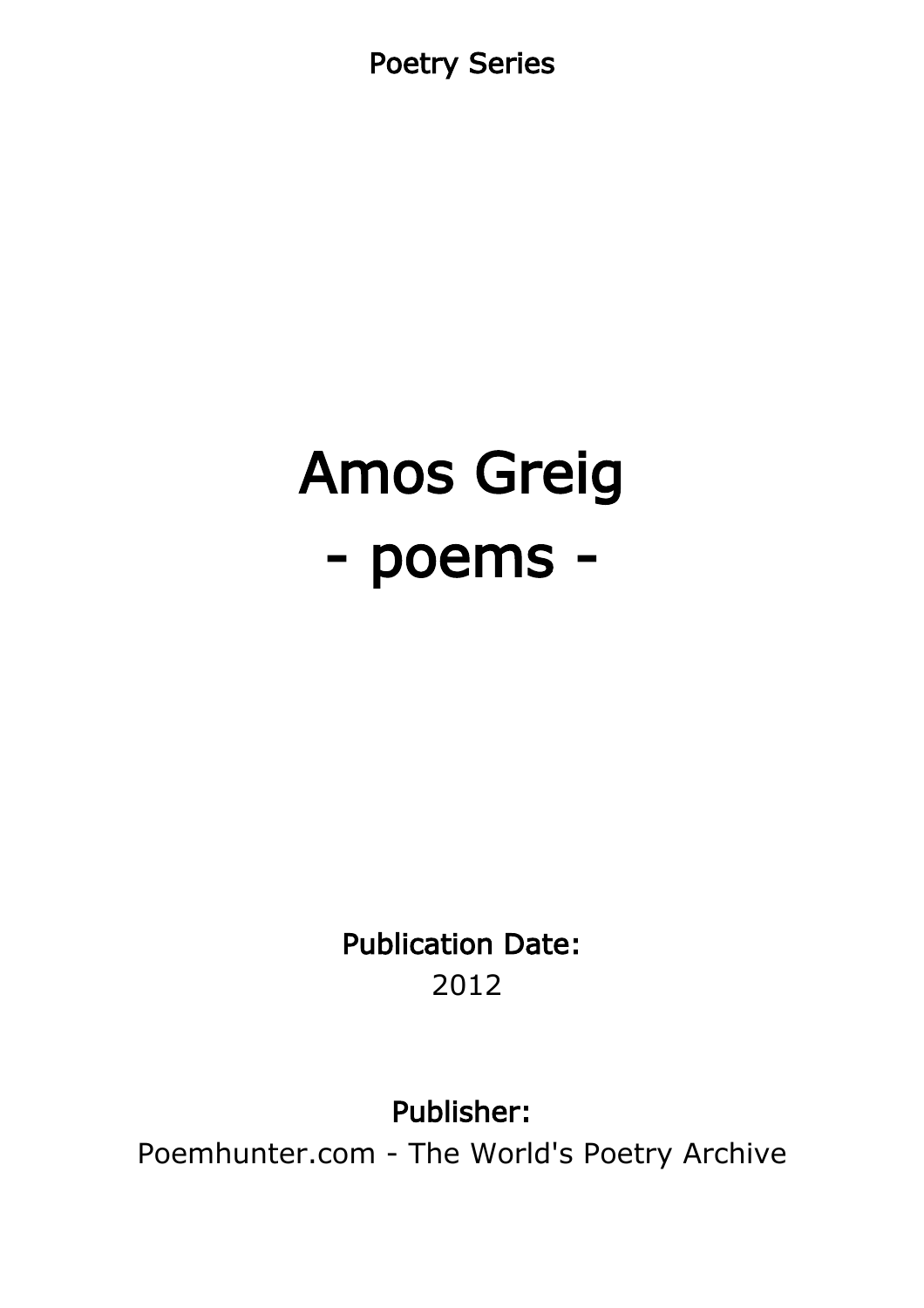# Amos Greig(05/04/1973)

I have been working with a local small publishers for nearly 25 years. I designed their logo and helped edit some of the books. In 2001 I won a bursary to the John Hewitt Summer School and also studied poetry at James Simmons Summer work has been used in several anthologies and I am currently working on my first book of poetry. I also publish an literary e-zine called A New Ulster. I've also worked as a visual artist including book covers, logos and children's murals.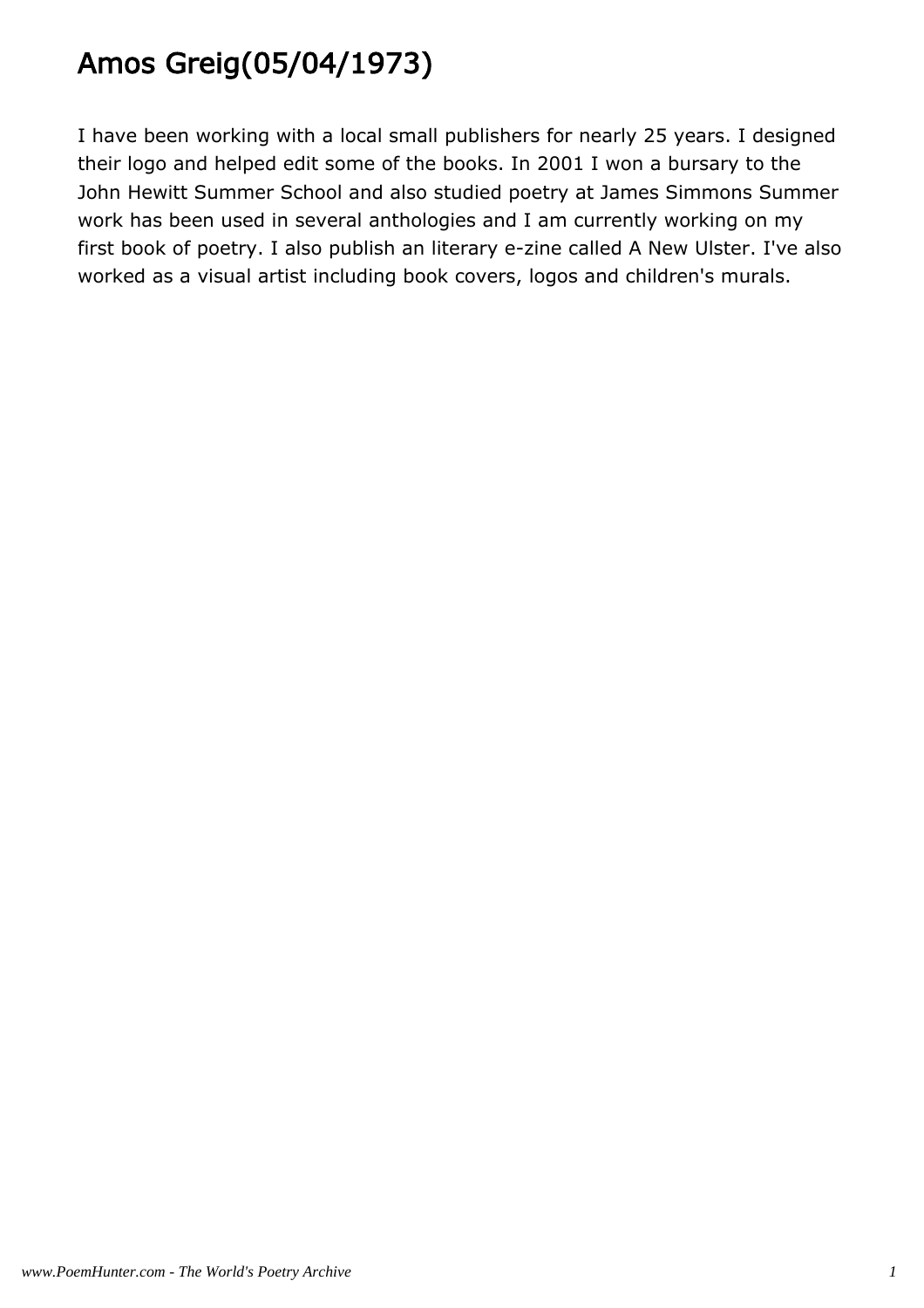#### Brother

Too young to know Too old to die You were only a little babe Never had a chance to play football

Chase girls, ask for help Robbed of a chance to grow, To learn, to have help with homework.

Buried beneath a cross In a town where family no longer Walk, Vandals smashed tore down Your gravestone.

Your memory lives on In times of need I've felt you there The brother who should have been.

You who never grew up Have helped to keep Guided from beyond Never forgotten.

Still when I needed Someone to talk to You were there.

Rest now little brother Your memory lives on.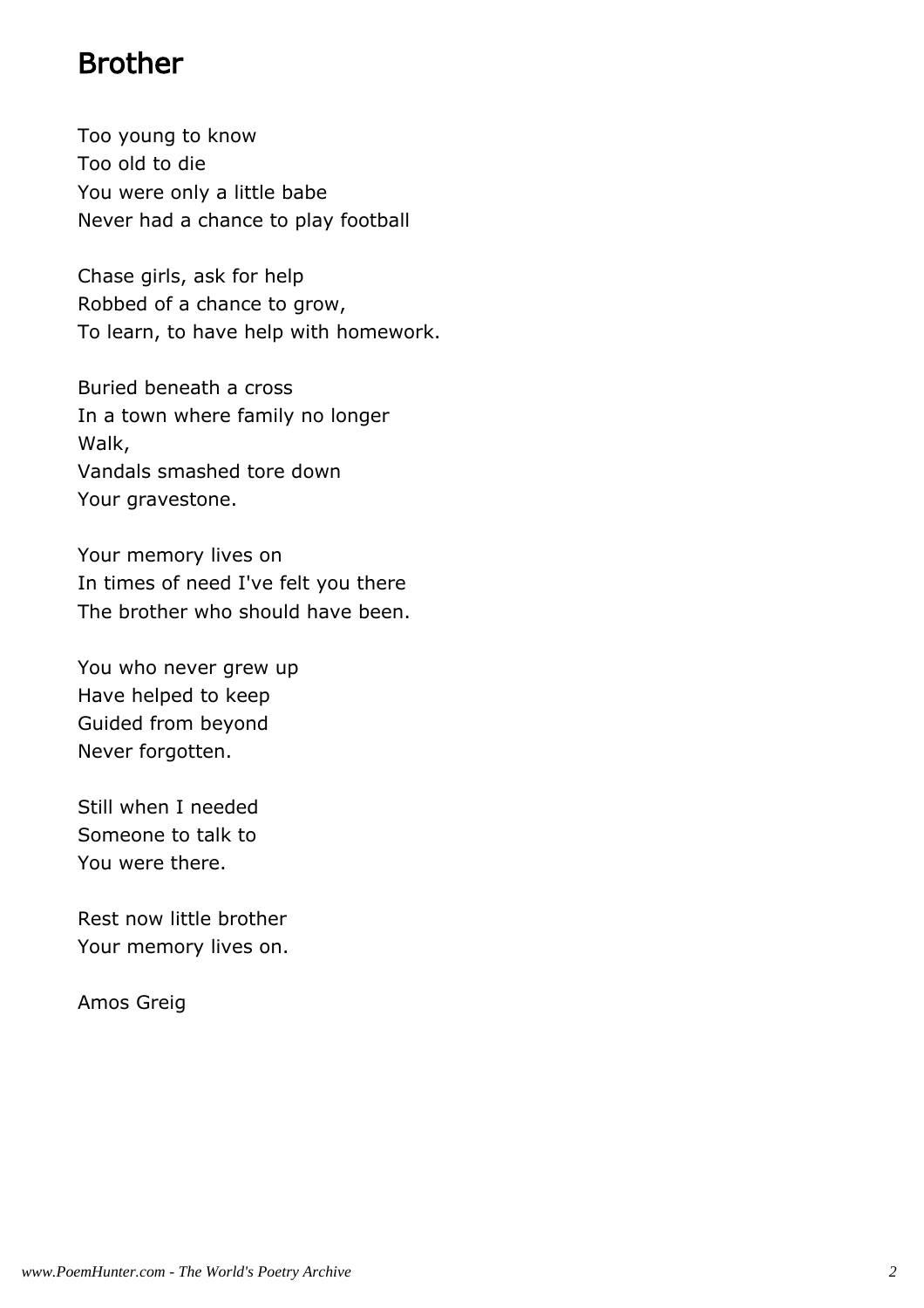#### Childhood's End

I was 7 and a half When I lost my Childhood.

I had many friends My closest was called Peter.

Your actions turned him Against me, my family My religion.

Home became a prison School a place of fear.

You who embraced anger Stoked the fires of Hatred Used violence to give yourself a voice.

I was 7 and a half your deaths stole my childhood My home, my friends.

Only now at 35 can I look back And realize that was the beginning Of all my later emotional problems.

I still bear the emotional scars wounds that run deep. I no longer hate you for what you took from me. And yet, I Still Wake In The Dark Afraid Because of you.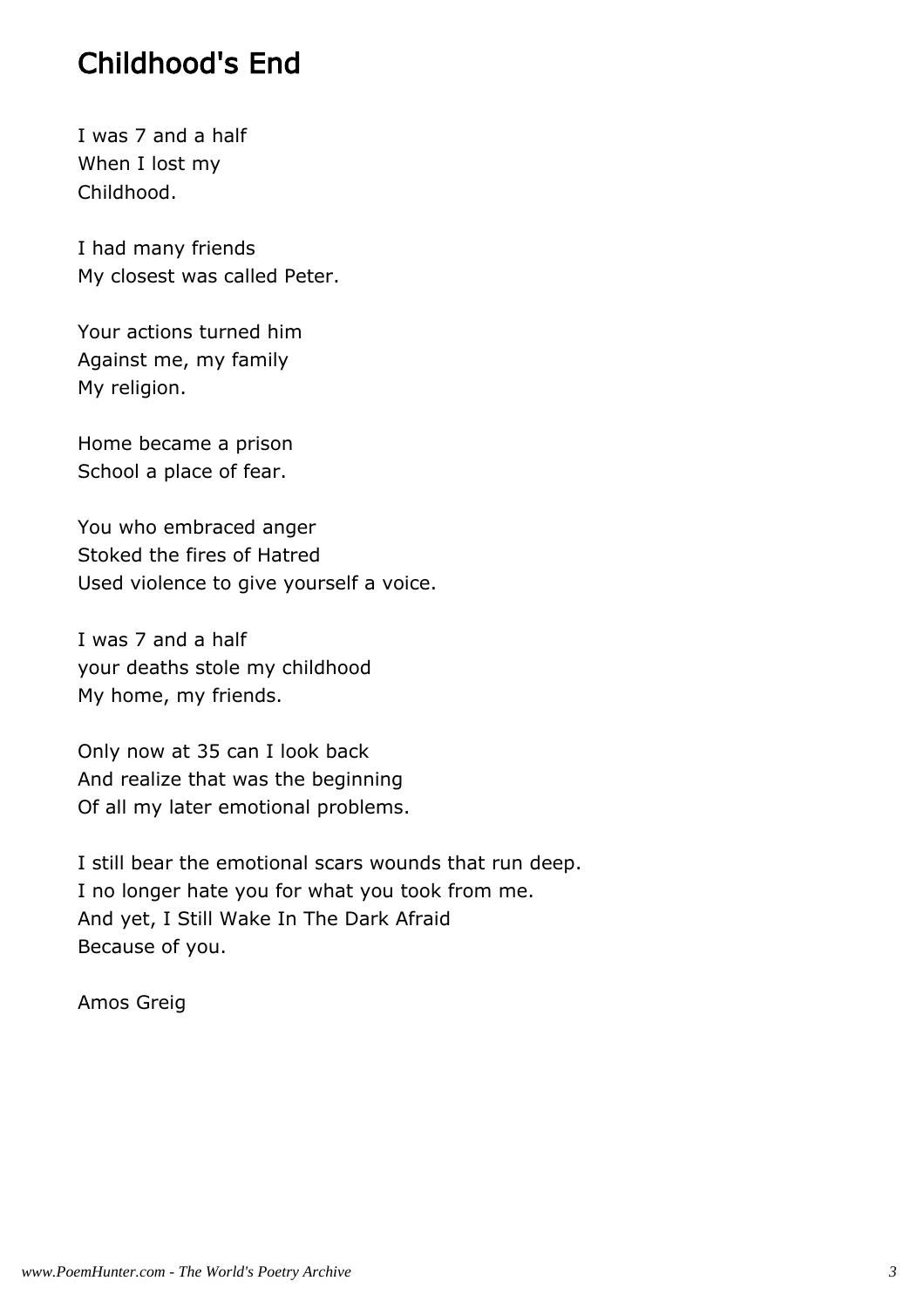#### Corrymeela

He was different from me and yet the same, We had both come to this place of healing Because of the pain our homelands had suffered.

Communication was difficult I spoke too fast and he too slow. We laughed at our jokes.. Out of respect, Confusion was writ on our faces.

He was different from me and yet the same, We both had been victims of violence in our respective spheres, he because of the shape of his nose, I because of my religion.

Communication was difficult Pain was our common dialogue, Our rosetta stone.

He was different from me and yet the same, Both caught in violence saw people maimed, Killed.

Communication was difficult Understanding came slowly Followed by different comprehension.

He was different from me yet the same, We spent a week baffled by the violence which brought us here A nose? Religion? These were stupid things to fight over primitive, medieval all too human.

Communication was difficult We laughed at our differences Cried at our similarities.

He was different from me and yet the same, This place of healing melted away our pain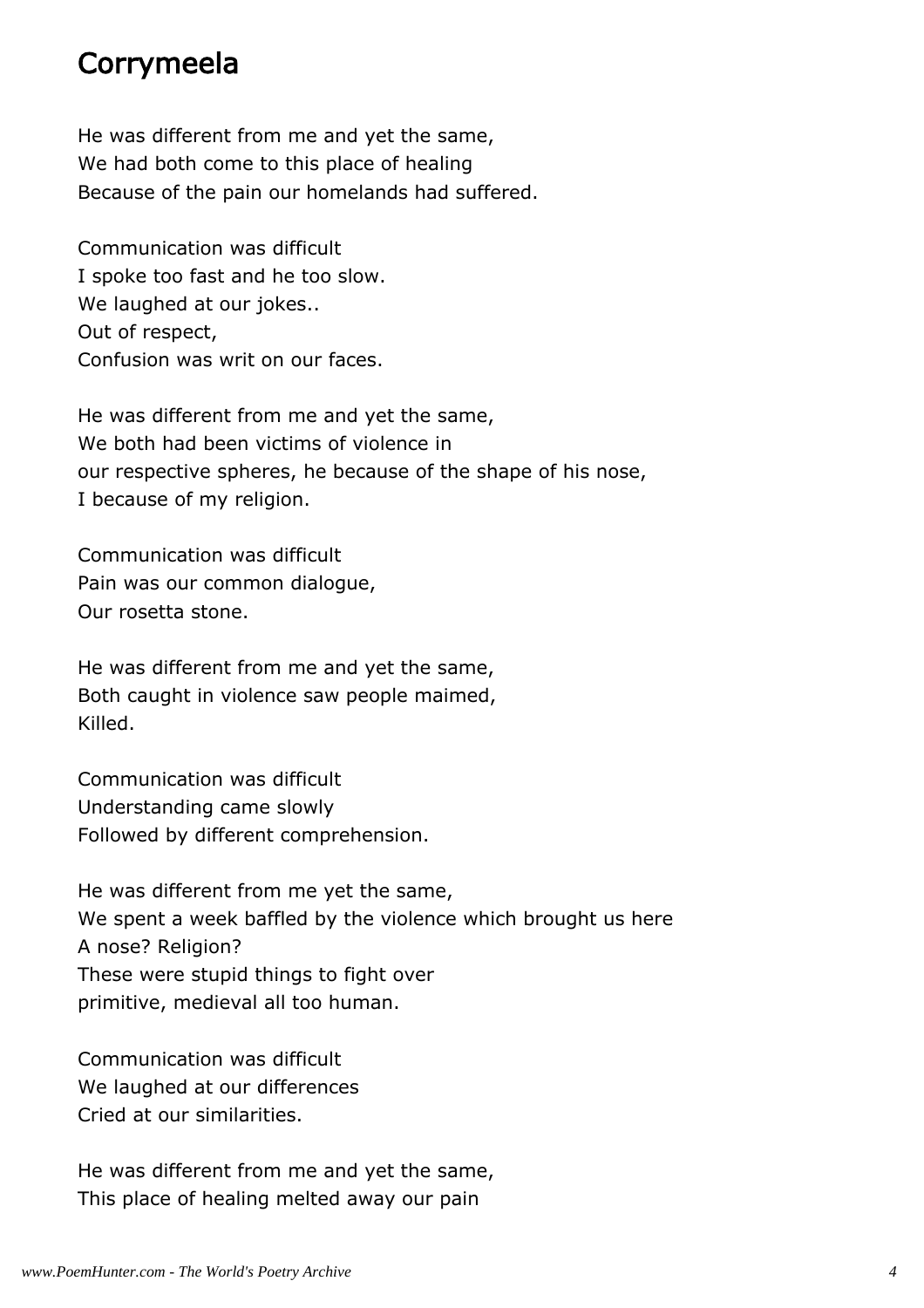Burundi, Belfast Spheres apart and yet the same.

Communication was difficult It opened a door We saw a future Where violence was no more An end to bigotry and fear

He was different from me and yet the same, We both had suffered Had reason to hate We came to heal.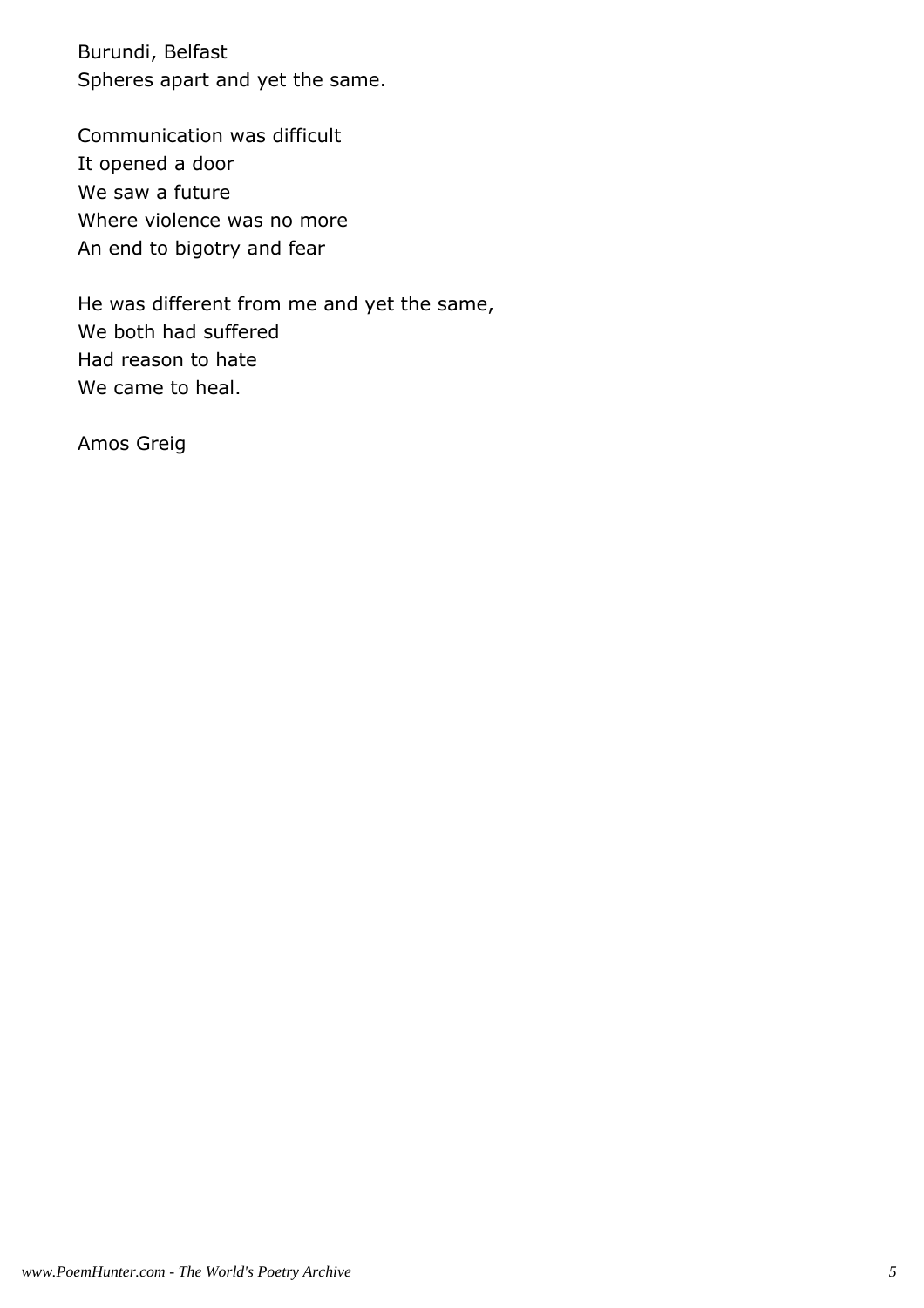#### Dark's Parasite

Your dark birth has long been prophesied, My dark parasite needed yet twisted Far beyond your original purpose.

You have shared this flesh since infancy, Your dark touch has left its mark, Ravaged my body stained my soul.

Sadly your parasitic presence is Needed, serves a primary function, A function carried out grudgingly.

That touch a constant reminder, Flares, the rage cripples, Draws blood, steals breath.

Entropy approaches our parting Inevitable I wait for that day: Torn, your functionality important.

A caged beast you punish: Your host lashes out blindly, Rage and pain all consuming.

I am consumed, clutch Just below the ribcage, Your prison,

God but there are days I find myself asking, Why life's parasite? Why birth?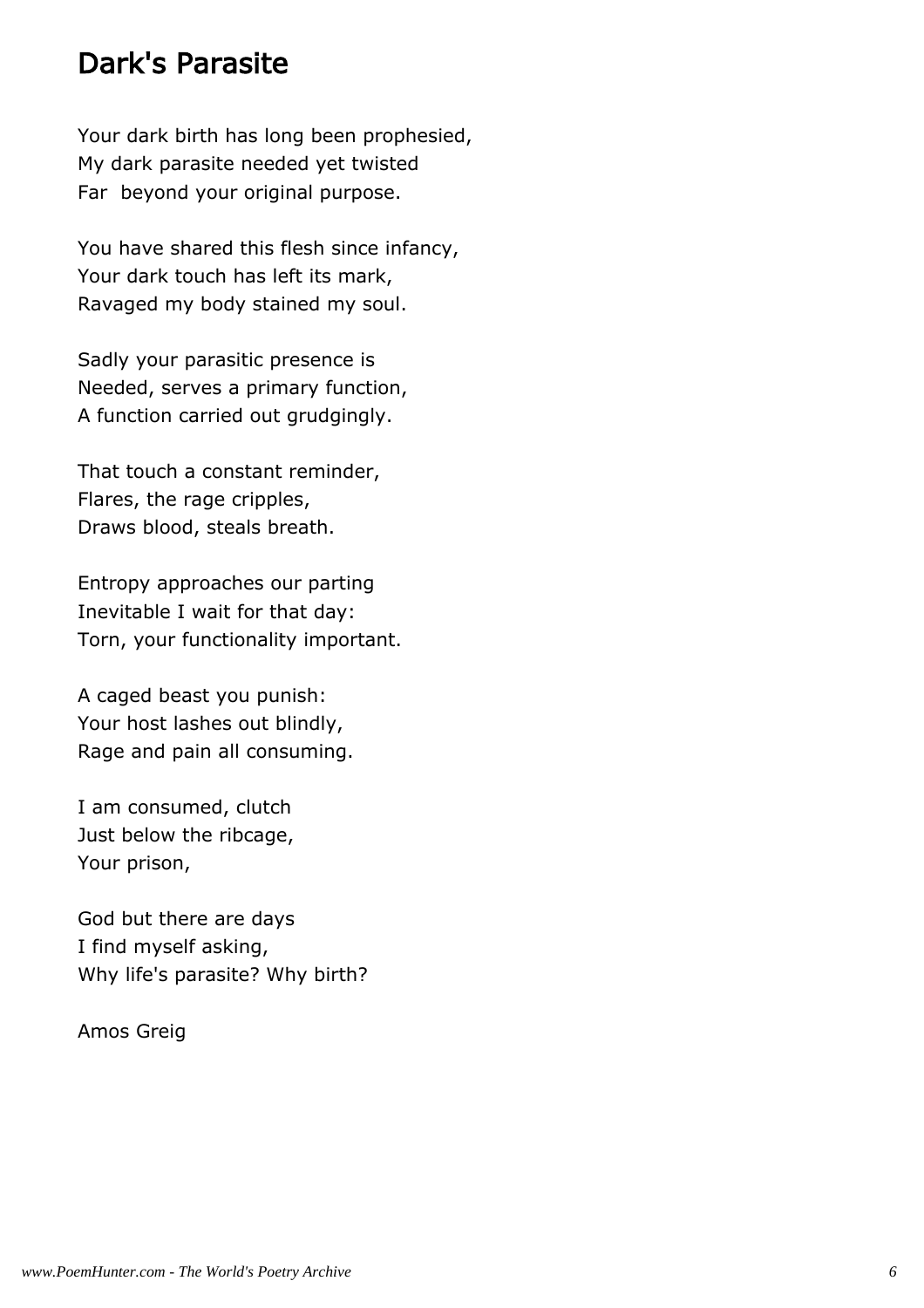# Ducking The Weave

In late summer your family disrupted the roads Brought traffic to a standstill, A line, Mother and children blocked the way.

Bright plumage instead of banners, Quack quacked in protest at our Intrusion into your domain.

The road so often used by man Belonged to you and your feathered friends An artificial tributary crosses ancient ways Masks the waters of life.

You remember, Ritually return each year, The valiant pilgrimage Fraught with danger.

Streets away another roadblock Threatens to tear society apart Yours however has more soul. A mothers duty to Protect her young, She guides them safely On the path through reeds, weeds And broken lives.

The current generation forgets the old waterways Yet I remember, Sailing paper boats on the tributary of years That you called home.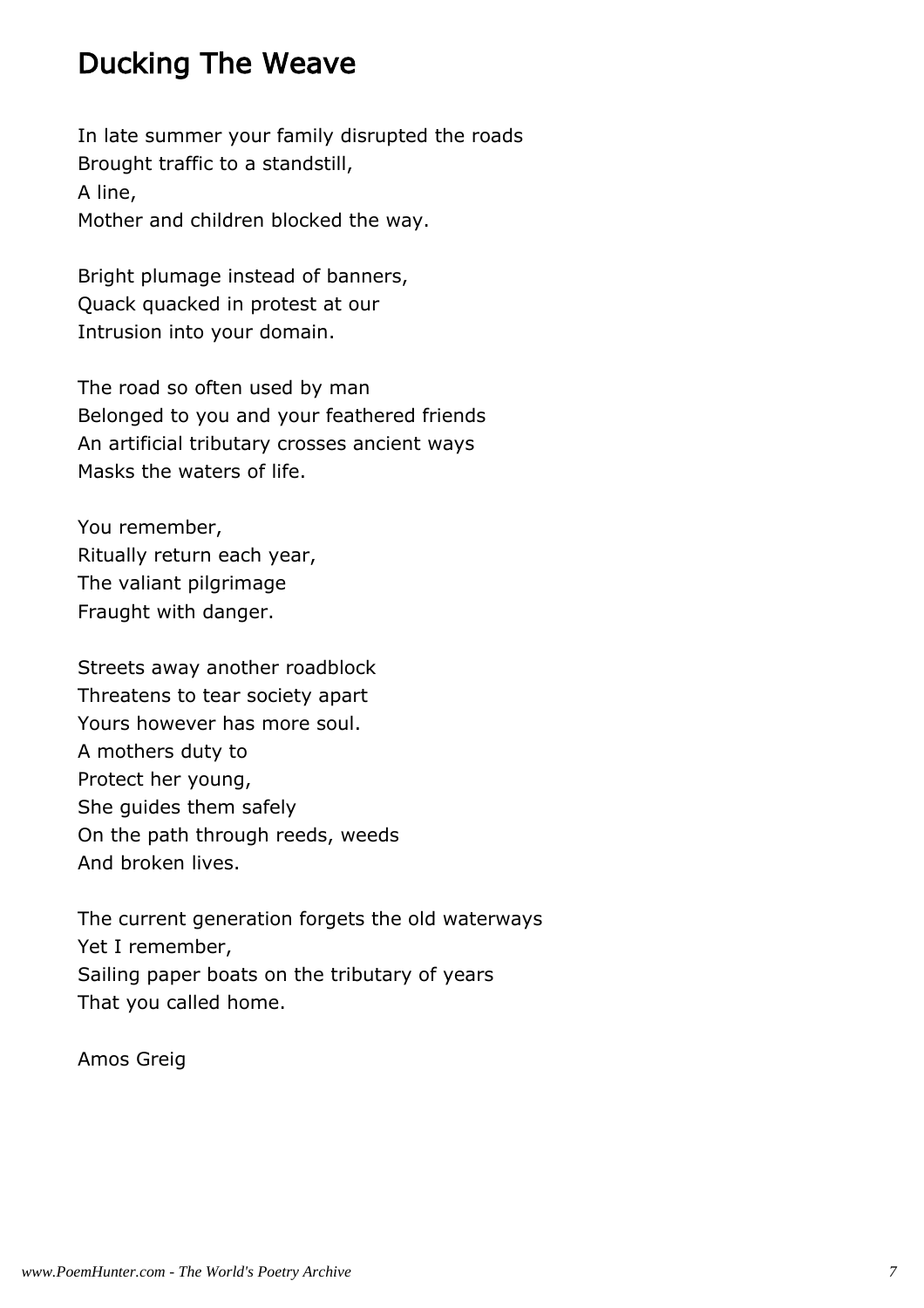# Even Flight

Twilight the even' flight, Soars, Dives, Flows, Above us as we are enthralled by winding sirens,

Our journey gridlocked over water's edge, While the even' flight, Soars, Dives, Flows, Around us beckoning 'freedom' we slump behind the wheel.

Ground down into paste by the detritus of a journey halted; Laughing at our misery the even' flight,

Soars,

Dives,

Flows,

below us reflected in the water crystallized.

Through the water doorway into Irish mythology, knowledge turns (to) bitter tears'

Locked between worlds the even' flight,

Soars,

Dives,

Flows,

Above us as we slowly painfully creep forward.

Chained to progress I dream of freedom swooping on invisible wings joining the even' flight;

Soars,

Dives,

Flows,

Above, around and below the tyrants free to choose, to cross the threshold.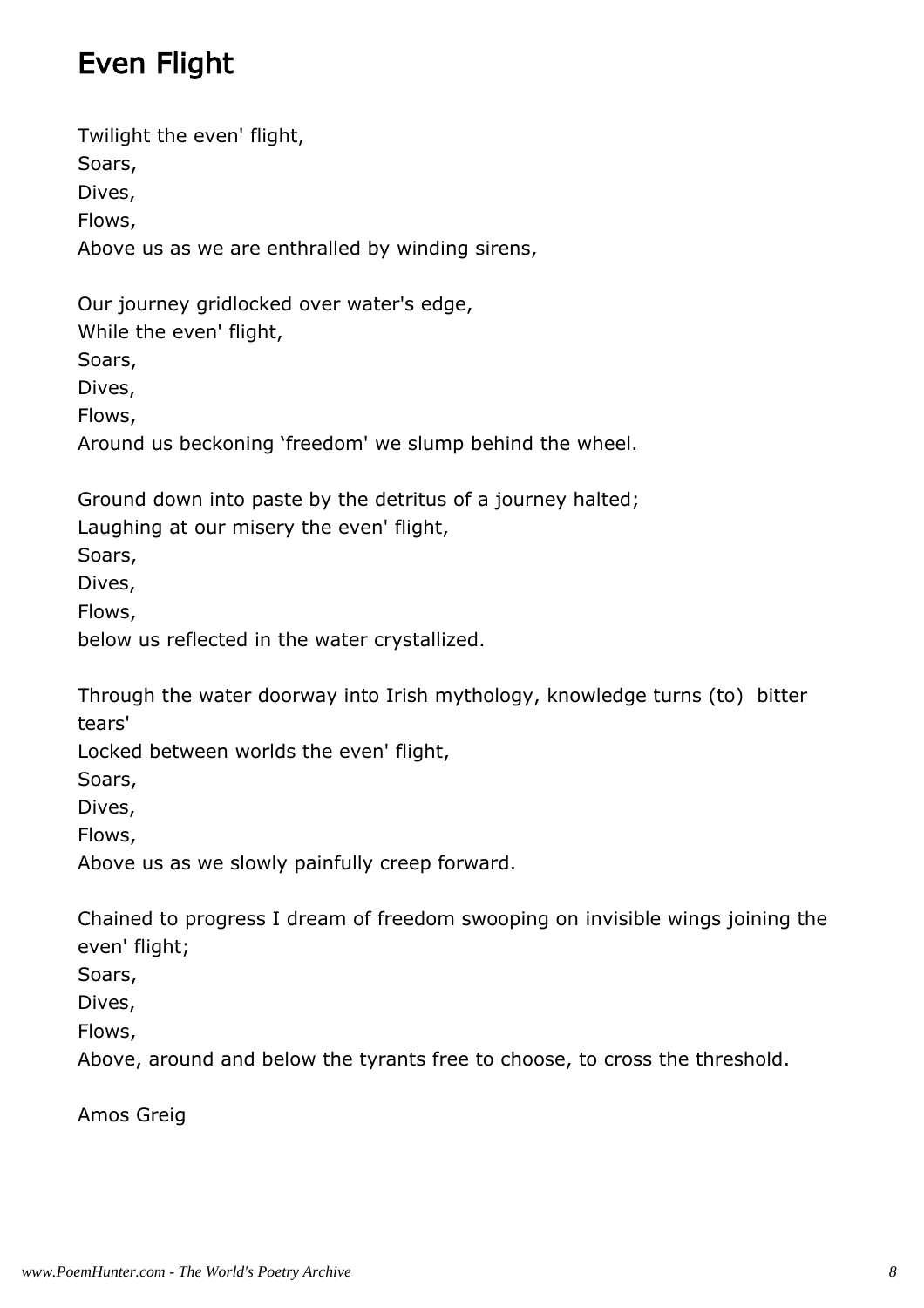#### Generation Why

Generation Y should I? clones following the latest footballers hairstyle children with pierced ears and glazed stares.

Tribal cultures the hunter gathers still call mom the first sign of something wrong.

Brave men in their tracksuits colours proudly displayed, hide their faces for fear of traces.

Generation Y should I? stands on street corners drinks cider till tomorrow devours their brain cells with pot.

Tribal cultures traces of bling, pants around their hips CK's on display, machismo fogs the air.

Lad culture stalks its prey, wolf whistles in the alleyways.

Generation why should I? get a job? get a wife? 16 kids my future tribe life's great on the brew pierced ears and glazed stares.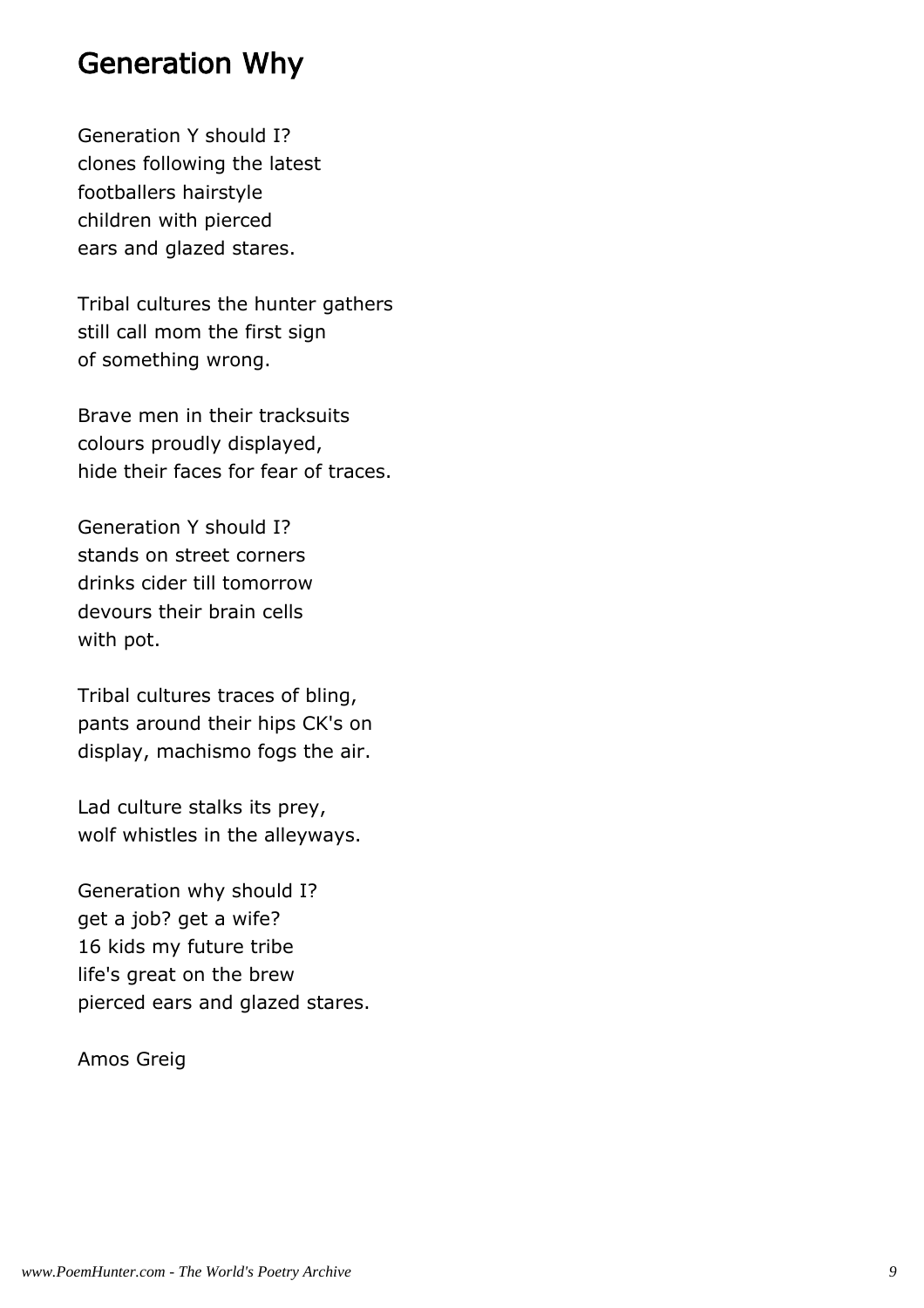### Last Orders

The men stumbled in the cold, Mud filled trenches. Ole sarge paces watching. Where are our orders why haven't we moved yet?

He looks at his watch the glass cracked The sky brightens as night is cast aside by Artillery fire Like a fireworks display he saw as a lad

He prays as the trench shudders and mud ripples The very earth feels as if mighty machineries Pound her like some malleable metal. Where are our orders why haven't we moved yet?

Darkness descends the soil rises to meet him Painfully awareness returns Then silence Artillery stops Snow falls.

Men look In surprise Open food rations No battle for us today.

Were we forgotten? Where are our orders? Why haven't we moved yet?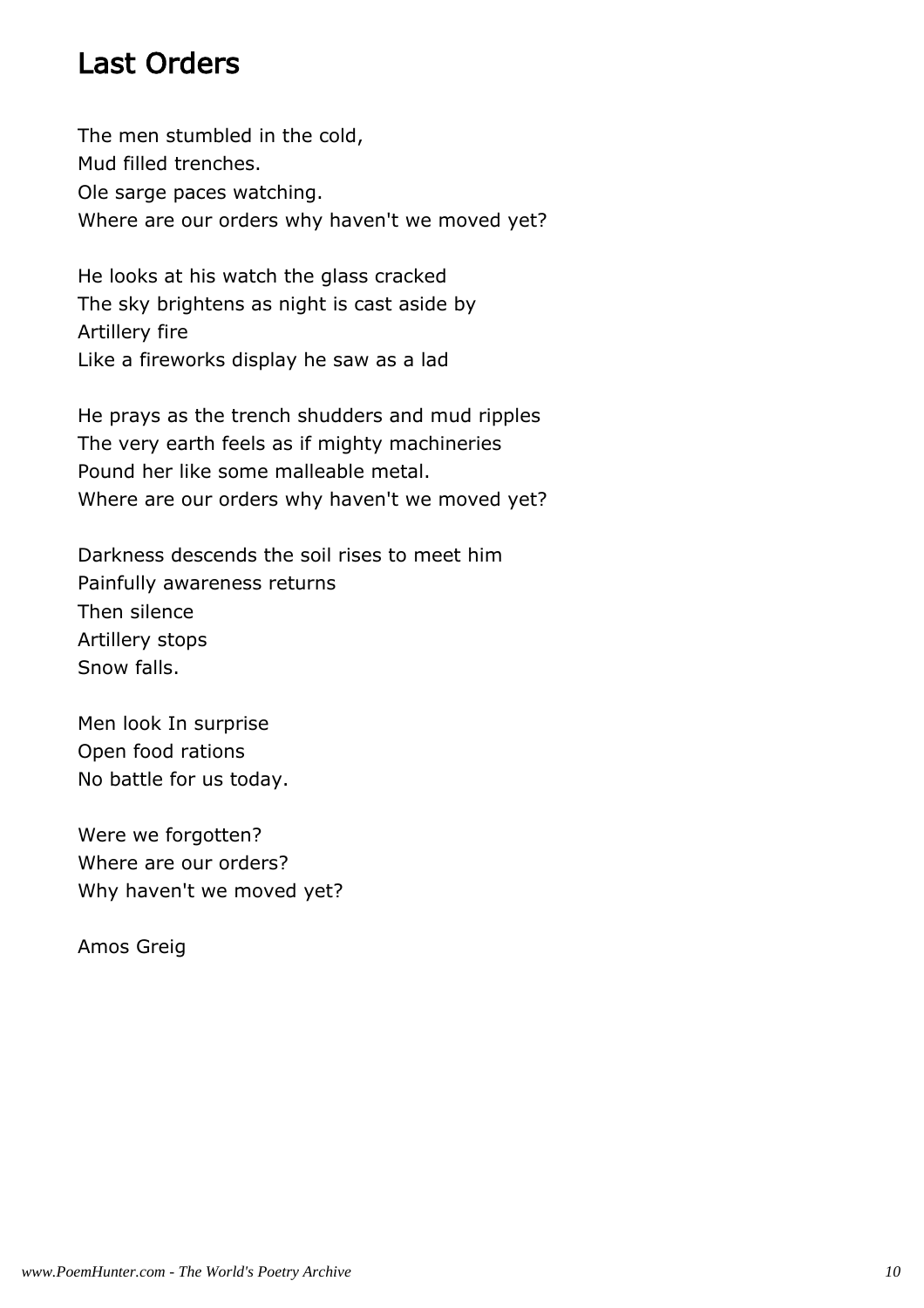### Legend

Blood dripped onto the green grass He turned to his followers " Tie me to the standing stone" He commanded " Let me meet my death on my feet".

Dawn nears The campfires grow dim, Distant memories. Sky brightens.

He looks to the fading stars His shield strapped to his arm He nestles his spine against the cold hard rock Hopes, prays That it will pass onto him some of its strength.

His men leave the field of battle Unwilling or unable to watch. Dawn breaks the horde approaches As man slips into Legend.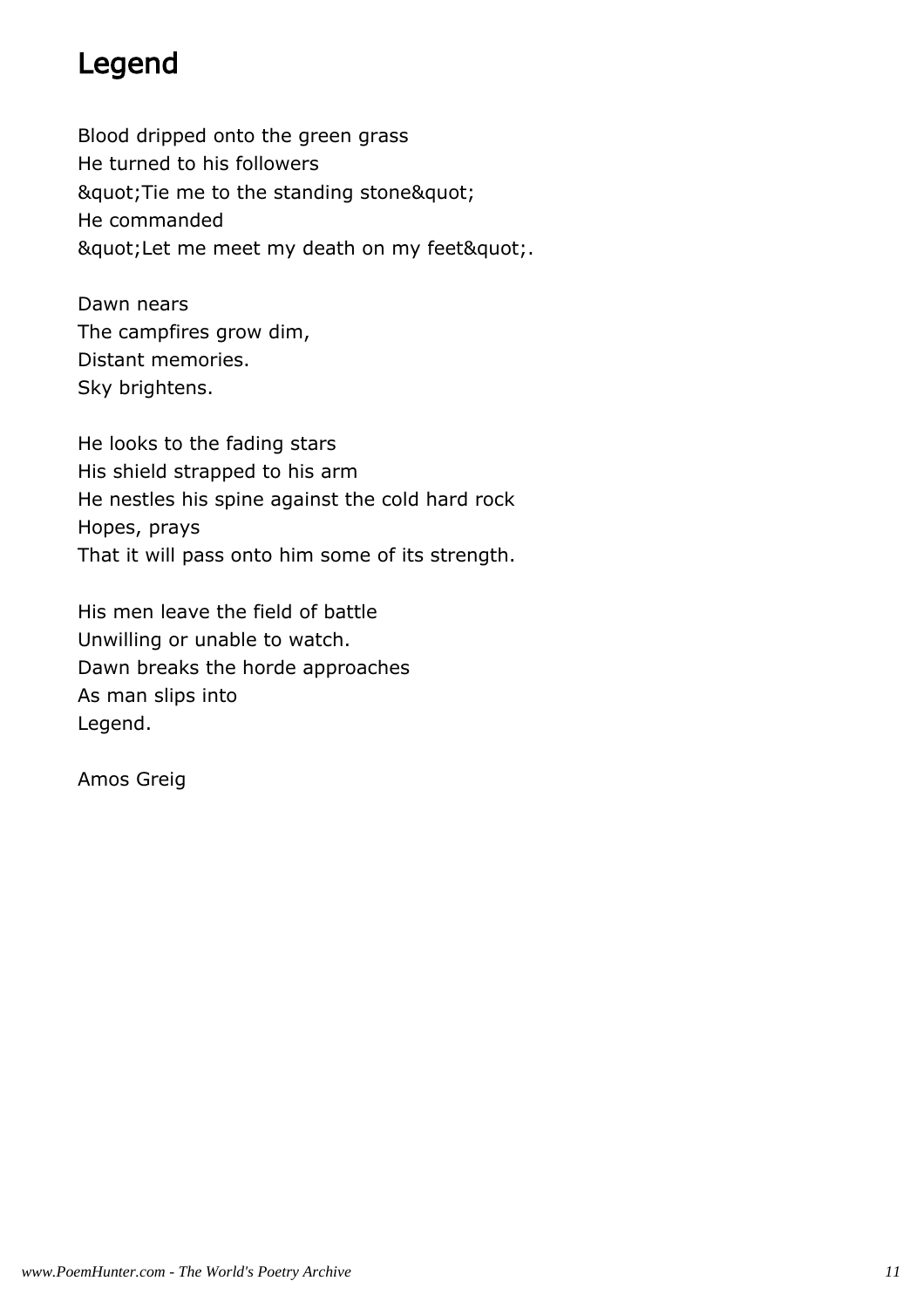# Lord Of The Hill

Scaraveen, Changing weather That is the best description of Irish weather.

Momentary sunshine drew me out From carefully constructed artificiality I stumbled as a new born Into fields of pleasant green.

Yet even here the steady encroachment of man The lack of beauty a stark contrast To the natural court Magpie's the guardians of the gate.

Mocked my passage a warning cry! Here comes man the defiler I am humbled and stunned when I accidentally stumbled onto your court.

Nature scoffs at my presence, A sudden downpour soaks Me the chill piercing to the bone Languidly you arch your neck.

Artificial firefly sprites Dance in morning rain, As you stand in splendour flanked by Equine court, here man is the intruder.

I am the intruder whilst you stand Prepared to pass judgement Around us the rest of your uncanny court Slowly stretches wonders what will be my Fate.

You approach me face to face, A snuffling snort you approve, Rubbing your head against My chest I am accepted,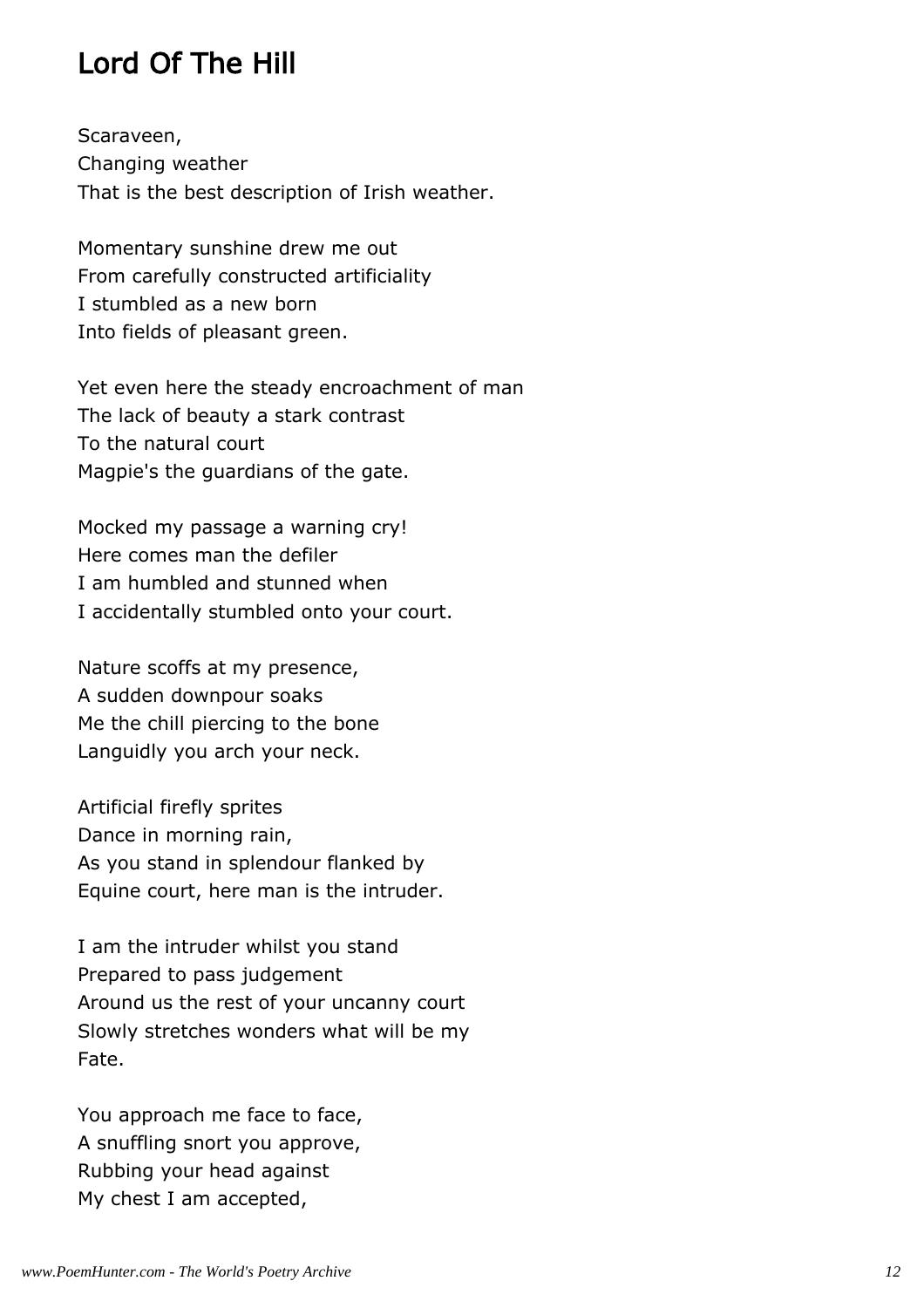Allowed to pass unmolested.

Only when I have passed Do I release the breath I have held.

Late night sleep is shattered By 3 o'clock Equine shadows On a moonlit night, Your court revels in the wild hunt Behind man's domicile.

Braying with laughter You lead the constabulary On merry chases, Ghostlit night the Lord's of the hill Triumphant.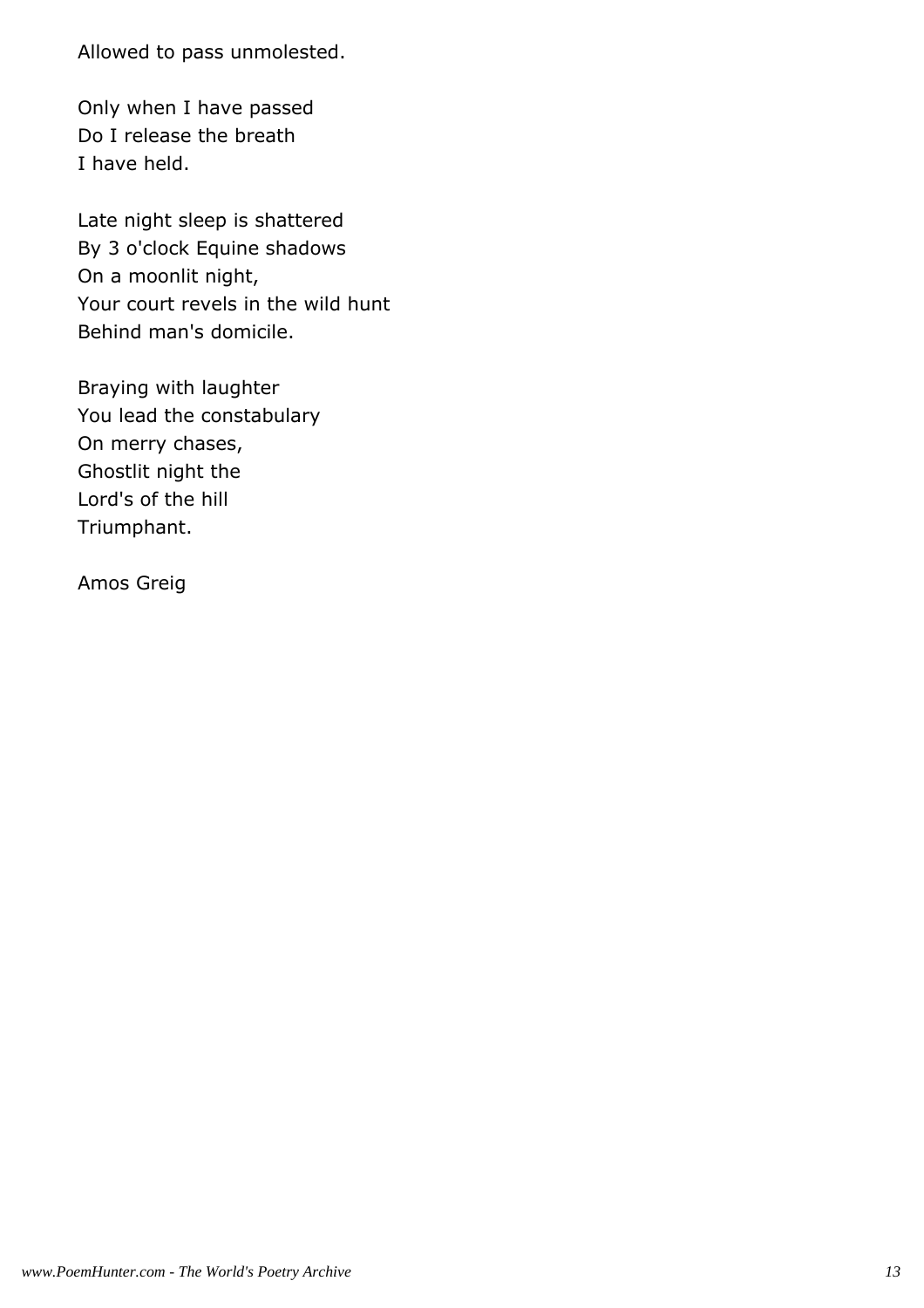# Oil

We barely saw you during the week, You who worked nights so that we ate, Had a roof over our heads.

We barely saw you during the week, You going to bed whilst we got ready for school, Tried for a good education.

We barely saw you during the week, Running up hugged, The smell of oil permeated you.

We barely saw you during the week, Always toys, comics, Rarely complained.

We barely saw you during the week, Toiled all night, Slept all day.

We barely saw you during the week, Walks in the park, Pushed on the swings.

We barely saw you during the week, Always going out as you were coming in.

We barely saw you during the week, The comforting smell of oil, Daddy's home.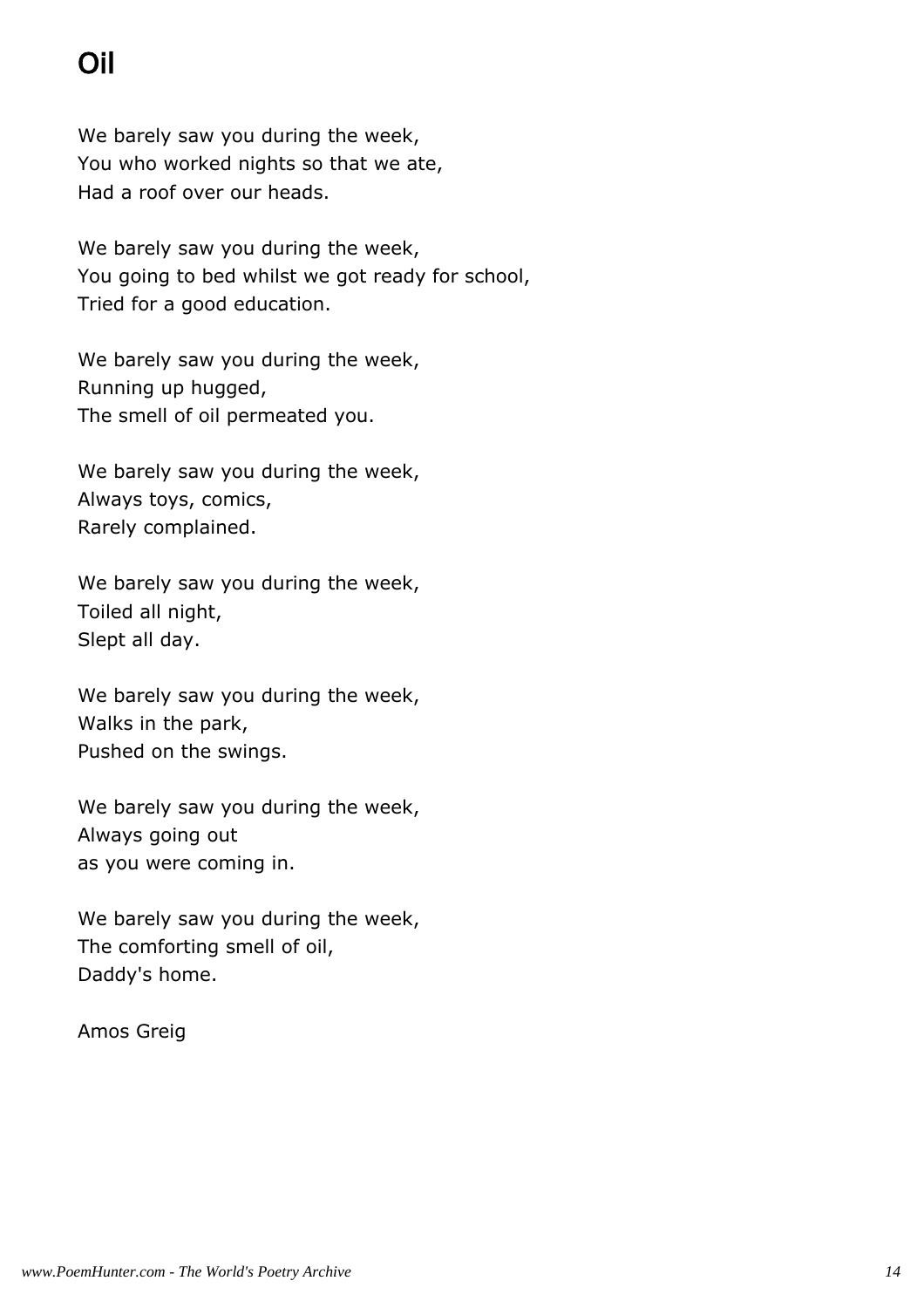#### Onyx Waters

Onyx waters lapped pebbled shore, Lonely candles hold total darkness at bay, In distance town lights beckon like lonely Wisp's.

Inky twilight, sounds muffled, By lapping waters Dingle a distant Memory carried on the night air.

Uncanny friends gather, On pebbled beach, Walking on footsteps Past.

Ulsterman, Scotsman, Kerryman and Welshman, The chalice and the vine unites them, Wards of the chill.

Samhain's icy touch beckons, As sleepy friend drifts off, Her supine form caught by Midnight current.

We four leap into chill waters After her kicking up the surf Preventing a premature Viking funeral.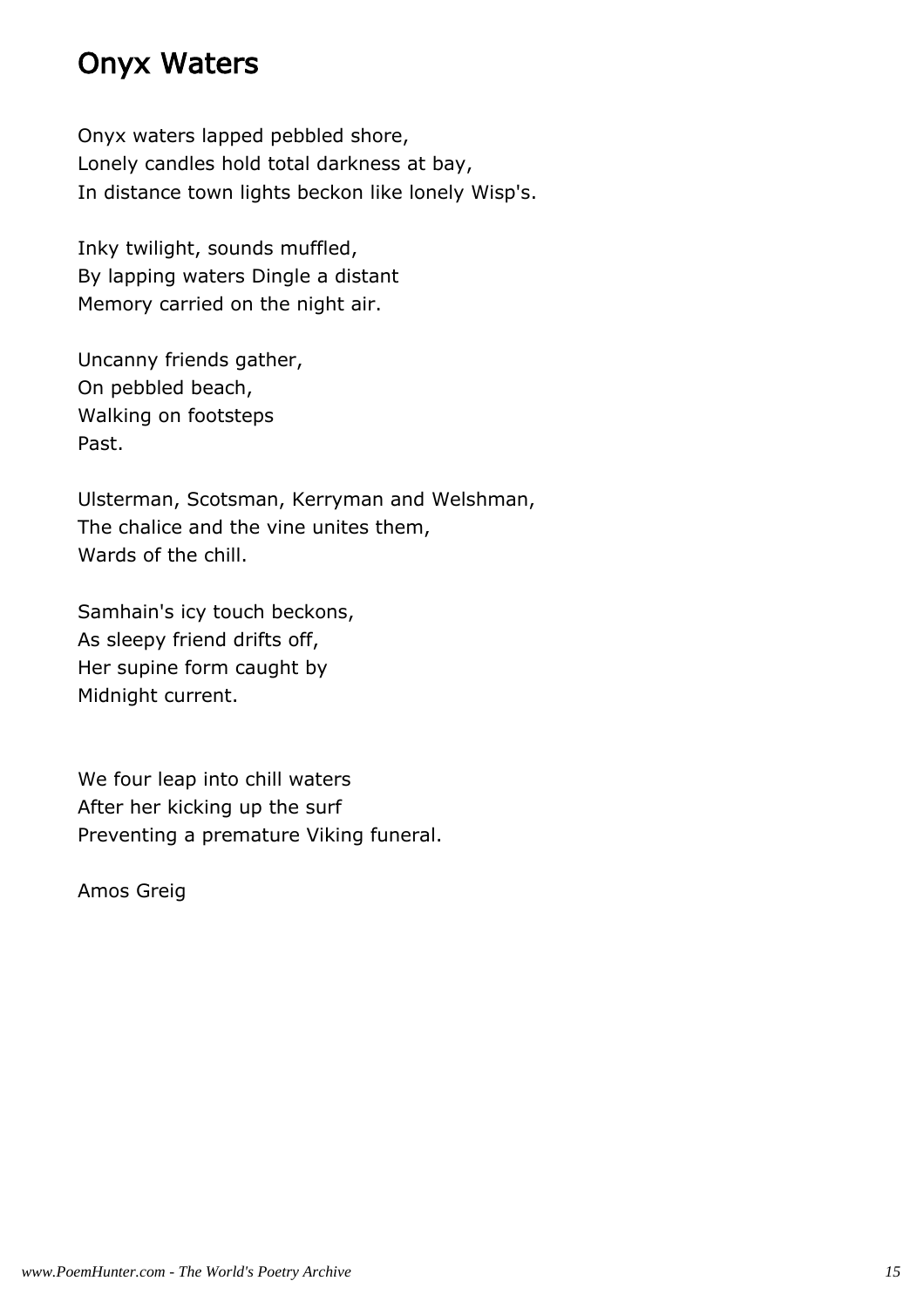#### Peat

I have always enjoyed the smell. of burnt peat, sometimes I would languish in the smoke wreathed chambers.

For my Irish ancestry peat, serves as an opiate, drawn from common stock.

Our soil gives up its secrets, reluctantly always claims a price, pairs of shoes, trinkets.

Headless bog mummy, peat preserved your clothes, skin but no identifiers.

A pagan brethren, What are you? A sacrifice?

Your head removed suggests a crime an act of violence or random act of animal.

Morbidly I wonder do you smell like burning peat.? As you join the legions of royalty and anonymity

Plucked from the soil by curious hands. Do you rail against such treatment? or are you beyond such instincts.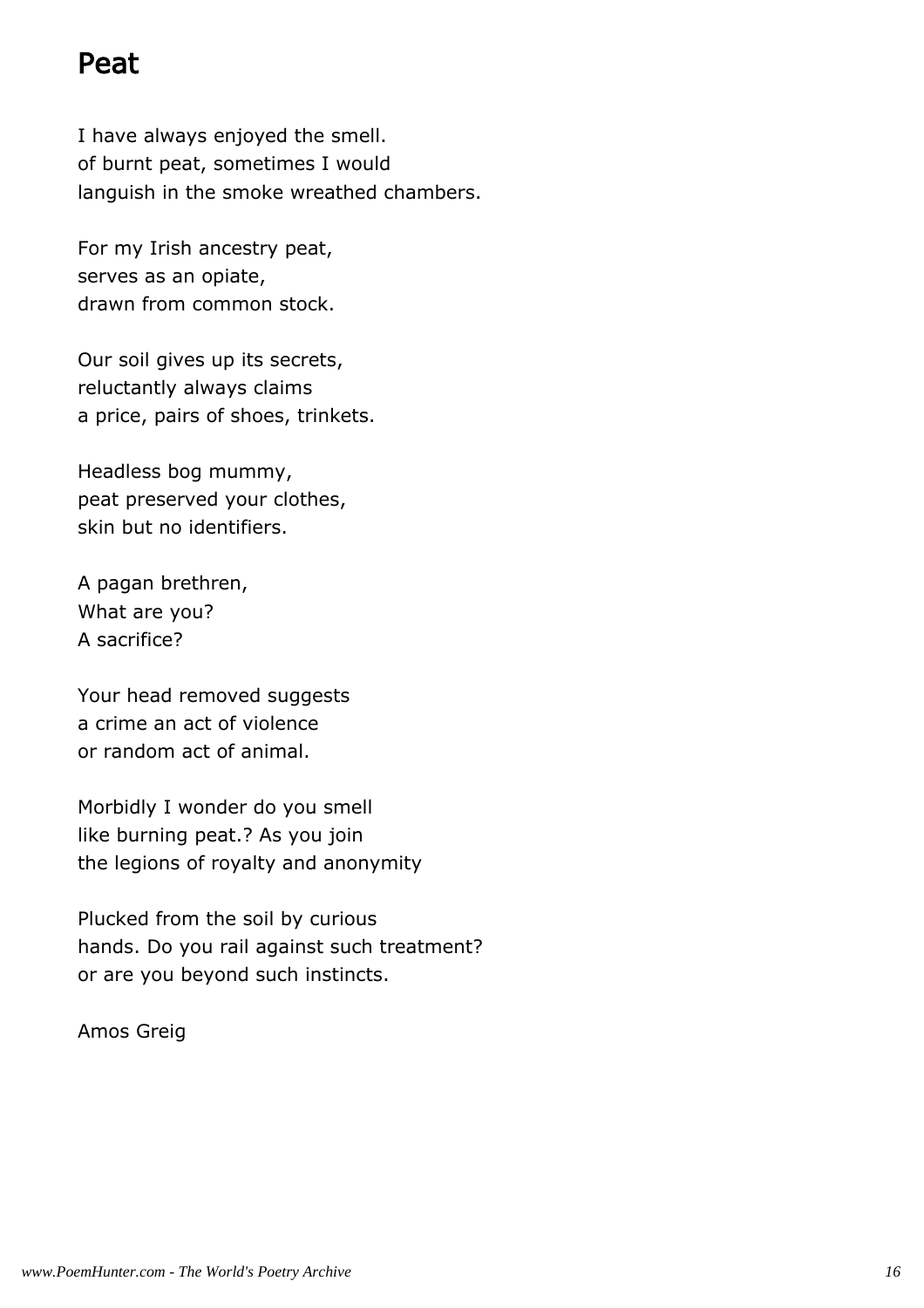### Quicken Muse

Quicken muse, your words Can spark an amber fire: Defender of the past Vanguard of futures Enemy of the present.

Quicken, muse your words Portray these foetid qualities in Tumble down civilization Harbinger of change, whisperer Of possibilities?

Quicken muse, your words An island, a door. The Poet Oracle, Prophet, doomsayer.

Quicken, muse your words, Open new worlds, Share these burdens Deliver hope, wisdom?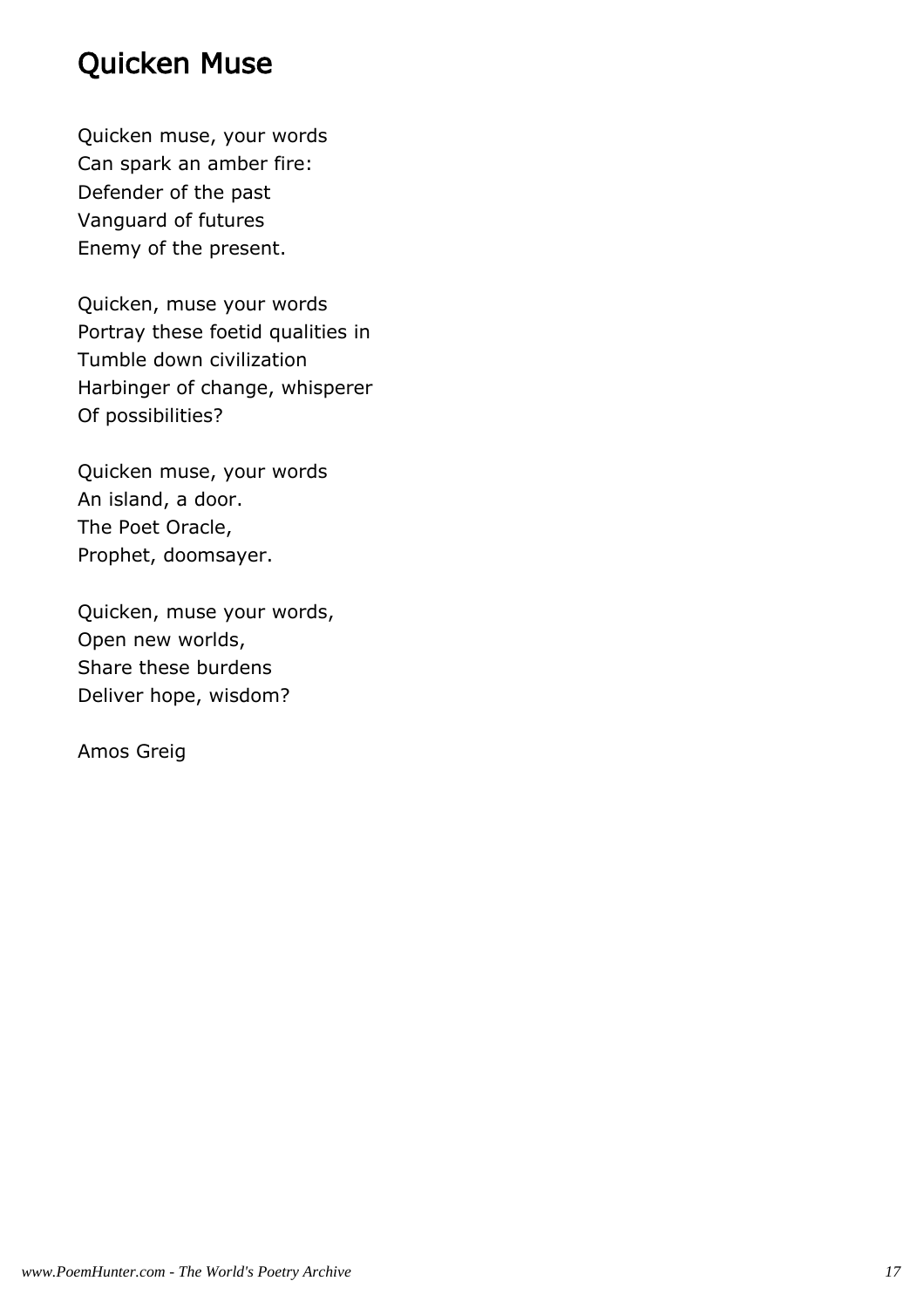# Ring Toss

Bronze Age shelter slowly eroded by the careless Impersonal presence of sheep and cattle, Ironically being repurposed for original Role.

For the uncaring traveller only a fungus encrusted Sign stands vigil marking the entrance point. Tramping past the jogger and the dog walkers Represent the passing of time.

Mists of altitude erase the present, mask the past, I climbed the turn style approach the raised embankment. Cotton wool clouds wrap the unwary, Ground becomes treacherous.

Flax dots the area while windswept trees all Flow toward the horizon. Fairy rings they Are sometimes called four and half thousand Such places mark previous occupation.

Blindly I stumbled slid down the ditch Sight and sound obfuscated, Harsh ice water shocks me back to the present. I claw my way out of the mud, Roots dragging pleading with me to stay.

As I lay panting my breath fogging in the cold winter's night I could see the city light's like water droplets Beaded on a spiders web trapping humanity, Contained within the city gave The false illusion of freedom.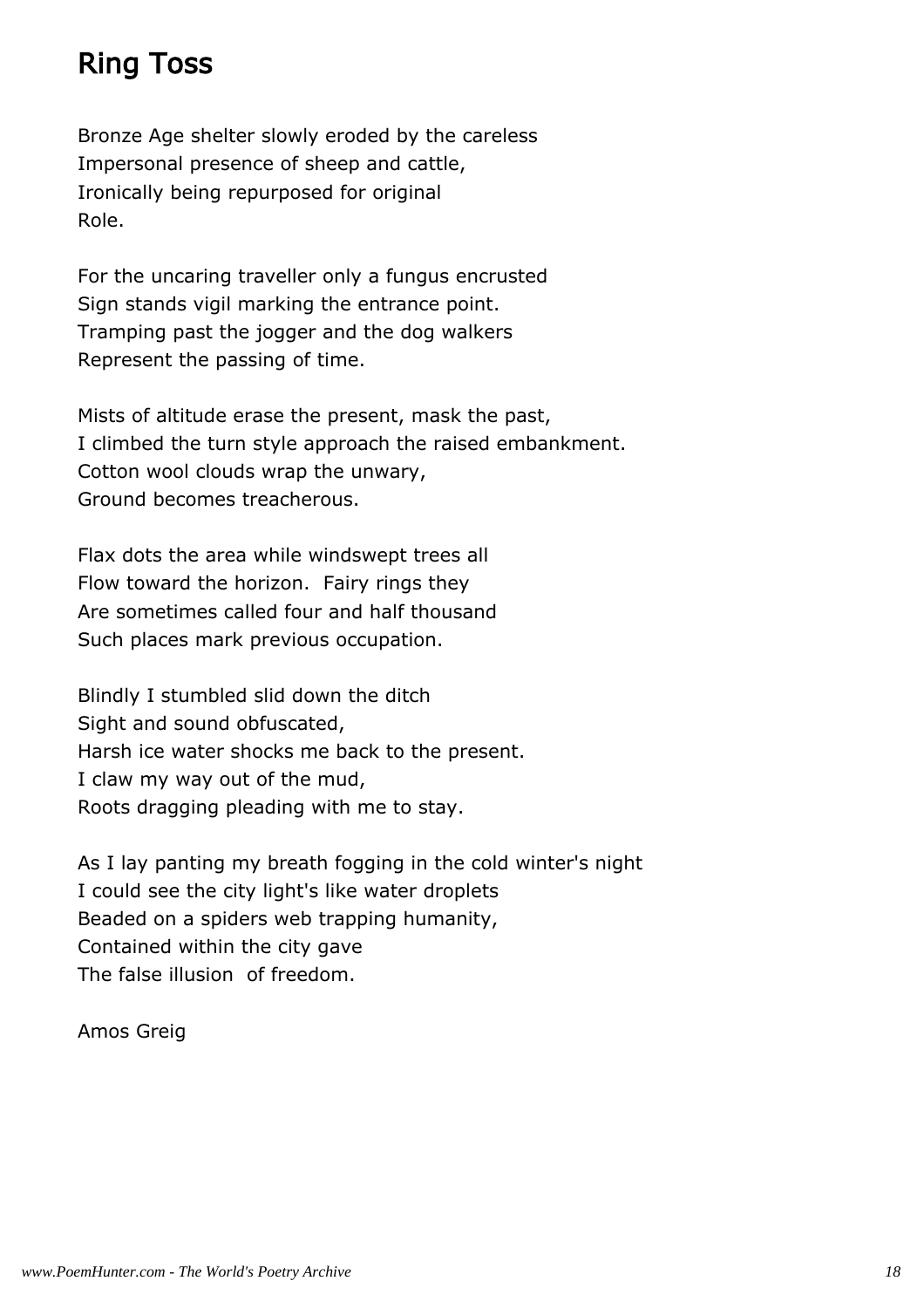# Shelter

Sheltered field of pleasant green The susurrus of distant wind,

Nature gossips Protests at intrusion,

Between windswept trees, Belfast, metallic fossils, David and Goliath,

Painthall Studios: the vistas testaments to urbanized myth

This is my quiet place, A step away from the world. Apart and yet a part.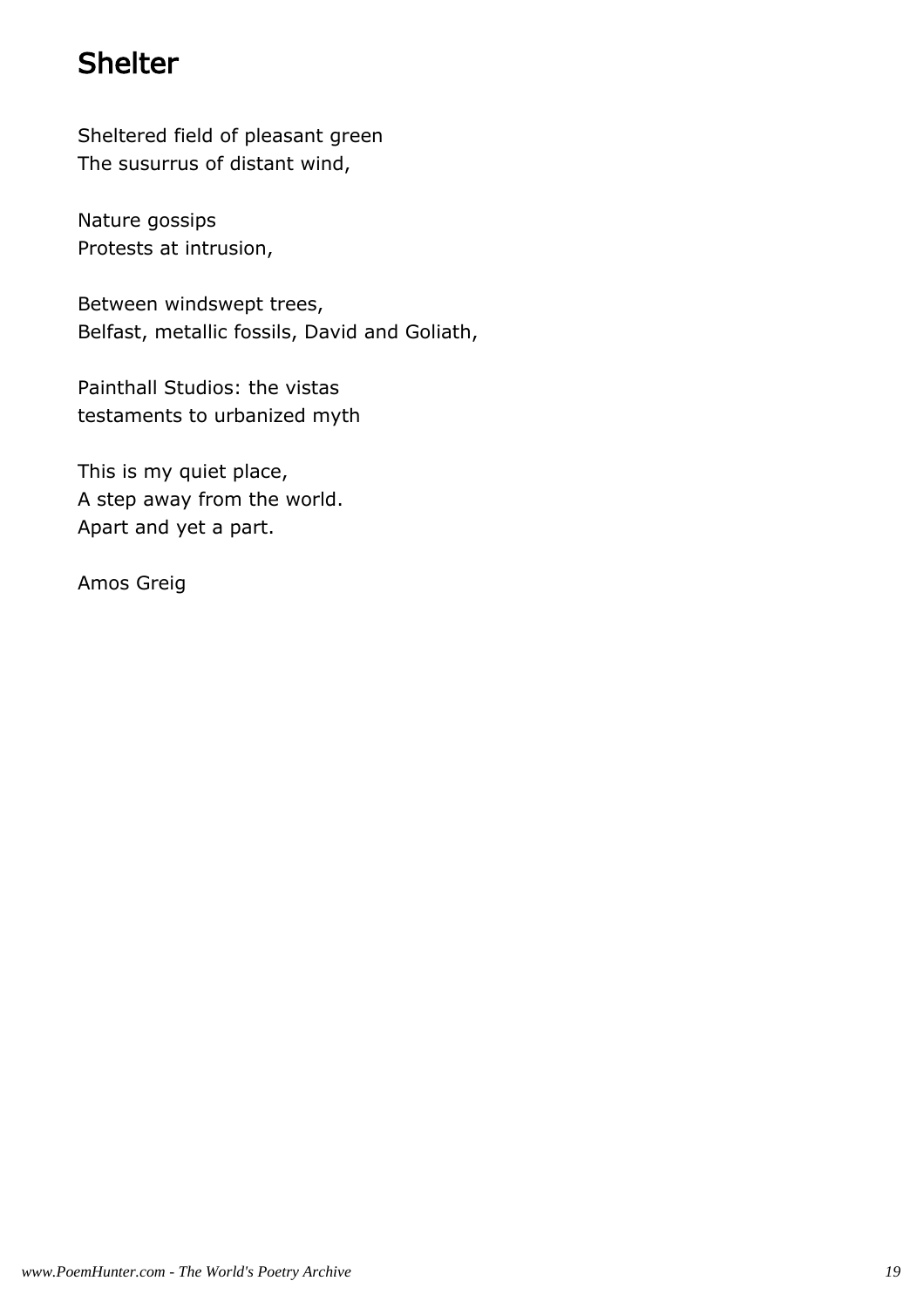### Sin Eater

Smoke etched shadows Crowded the halls The night you were assaulted, Dressed differently a bright flamingo target.

The hunter and his prey, You and your friends Worried mother sent her eldest To keep watch armed only with his mobile.

A stranger in a strange land he stood out, White coat, chinos and shirt, Seemingly misplaced in a sea of black.

The crowd accepted him, His reputation working within, Cross community projects.

Before long they shared their pain, He was only there to watch, report, He took it all, a feast of sorrow.

From the abused artist, to the single parent, They came to him, danced with him, Shared with him.

He stood watch, a silent sentinel, Against the violent hounds lurking On street corners.

Developed an ear for the music Helped the community until the Time came, a victim wanting To take a stand.

Names were given The police acted A man assaulted, Reported his pain.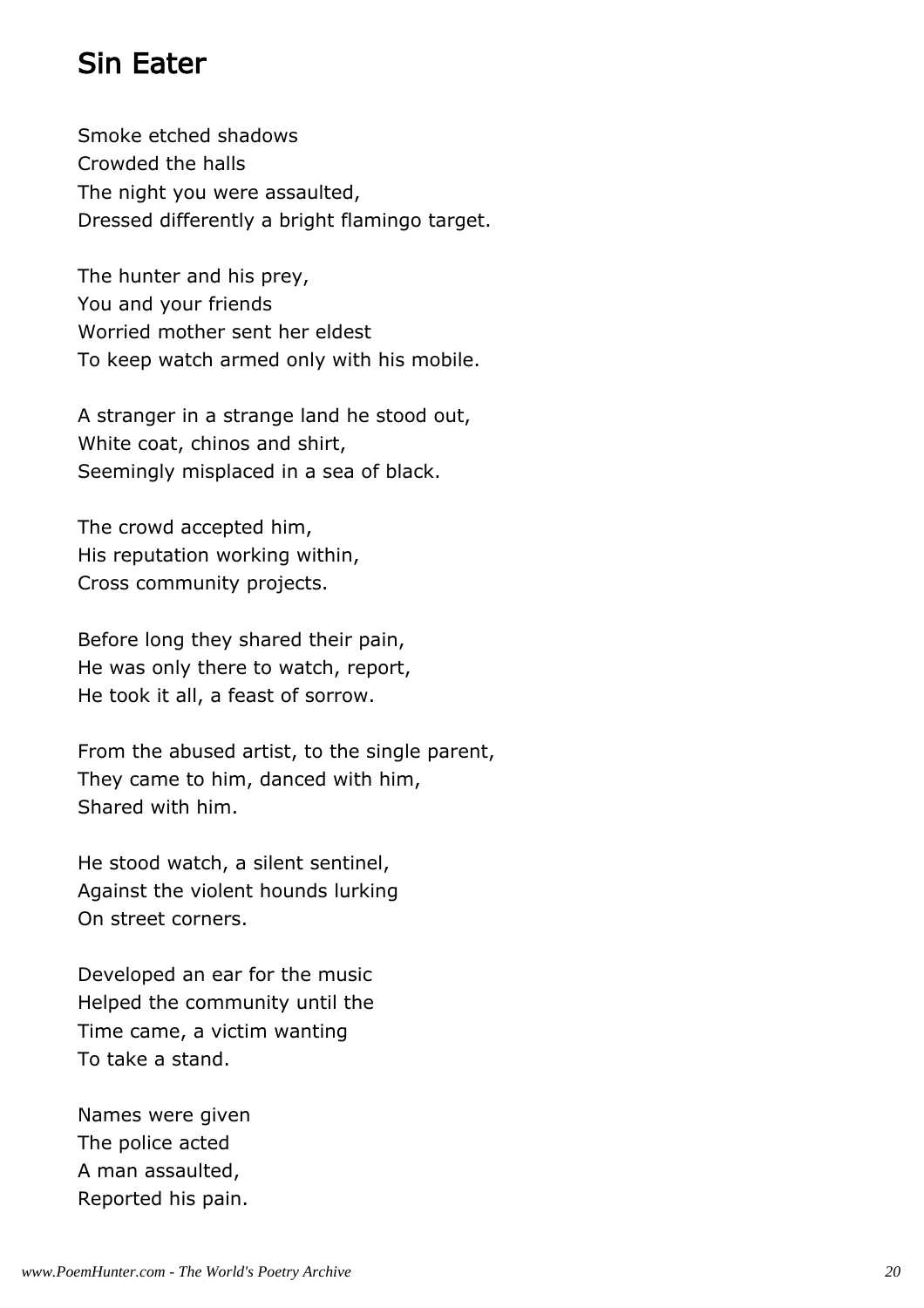At last the sin eater could go his way, The work done, The tales consumed, Boiled within him like a fetid stew.

Your scene has grown now No longer afraid, you run Alternative evenings: Your club, Unity, The message - one of openness.

The sin eater watches' From the shadows of the smoke machine: His metamorphosis complete, Joins the meadowed Floor of Goths, The sin consumed.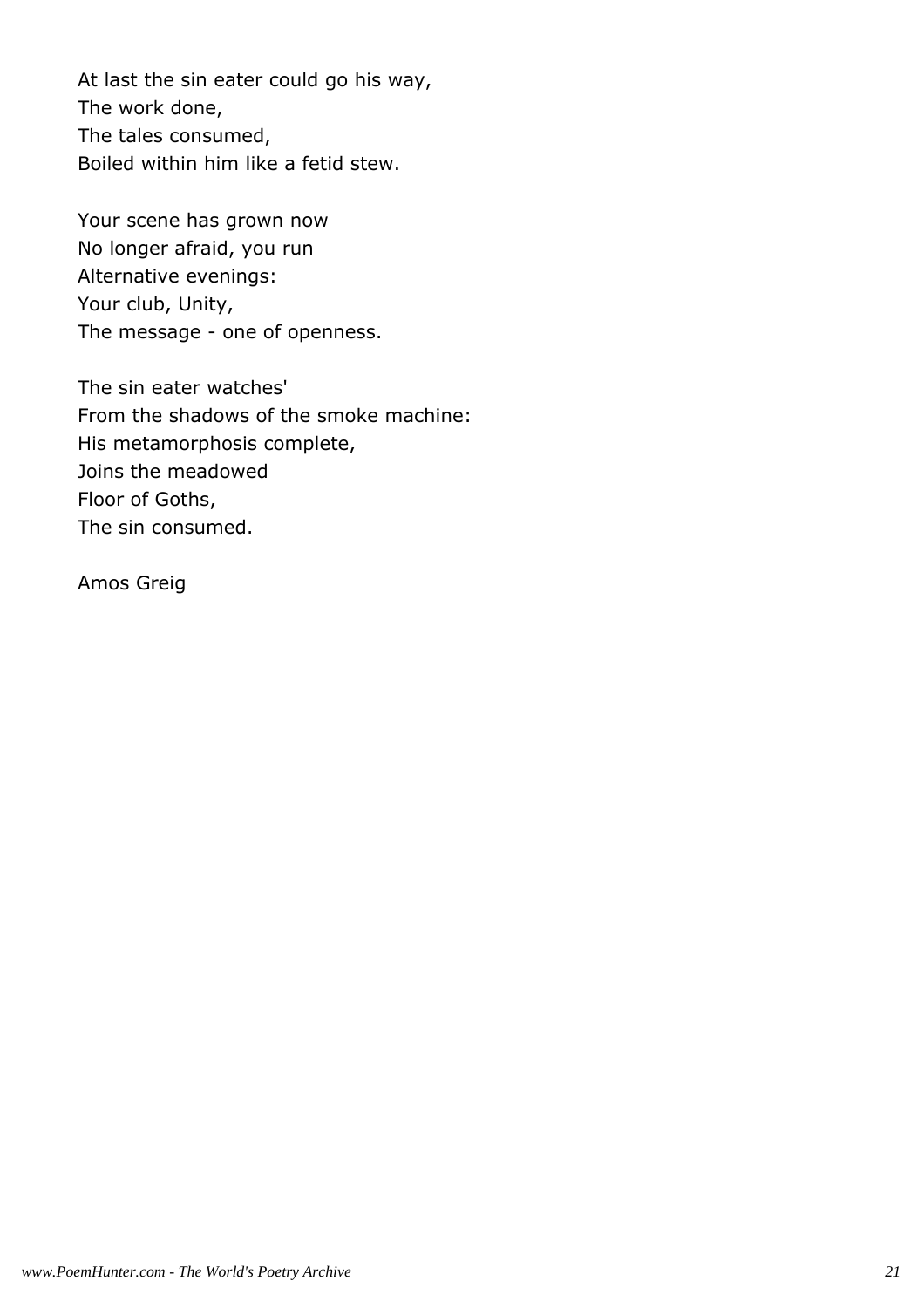#### Social Decay

Steel capped icebergs' pierce the sky. In artificial towers Rapunzels refused to let down their hair, Satisfied to watch the tired and hungry Like ants scrabble for scraps.

Sharp eyed 'suits' stand at bullet proof windows. In climate controlled towers, A hand forms an O shape Crocodile smilers imagine crushing every bug Before returning to solitaire and innumerable Facebook updates.

Smoke like a jealous lover hoards the city Smothers the masses in her choking grasp Industrial furnaces churn out mass produced Tomorrow's perfect flawed commodities Shelf life limited

The seagulls fight over scraps Countries and business Scrabble and bicker over dwindled resources Unsullied beauty The prima donna runs from the stage her Makeup ruined.

It is always four degrees colder under the artificial steel valleys Cold caress of monumental man They erode nature's purpose Millennia replaced by minutes Business and cities hold a diseased Desperate need To leave a legacy

Lines of tired and weary Tramp towards the factory gates Shackled to endless drudgery Unnoticed the fisher king flies away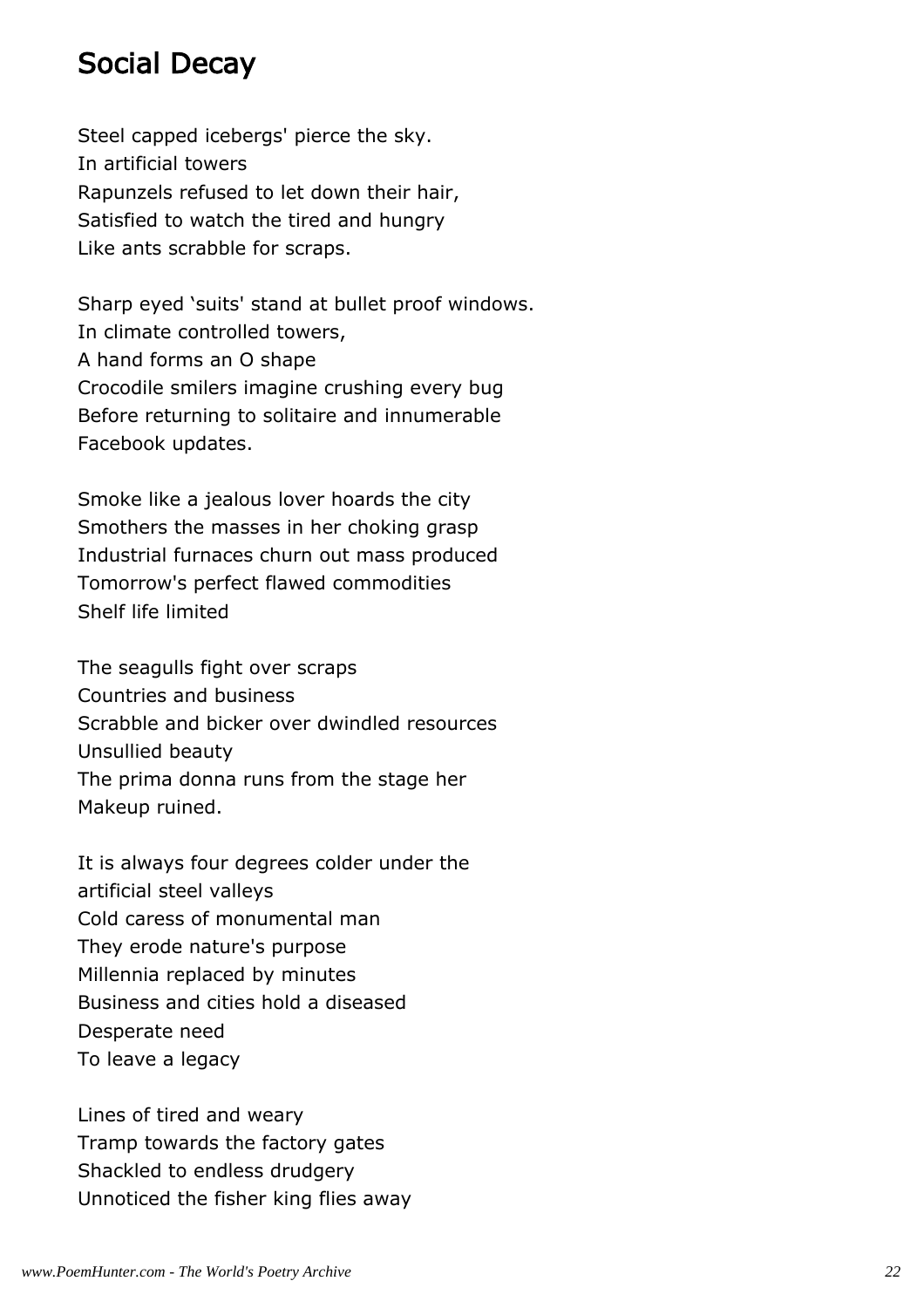His place of beauty overcome with dross

The music box winds down The ballerina stoops Gathers her flowers accepts the crowds ululations Masked youths rebel before a burning bus In their towers untouched The great smile and crow Let them eat cake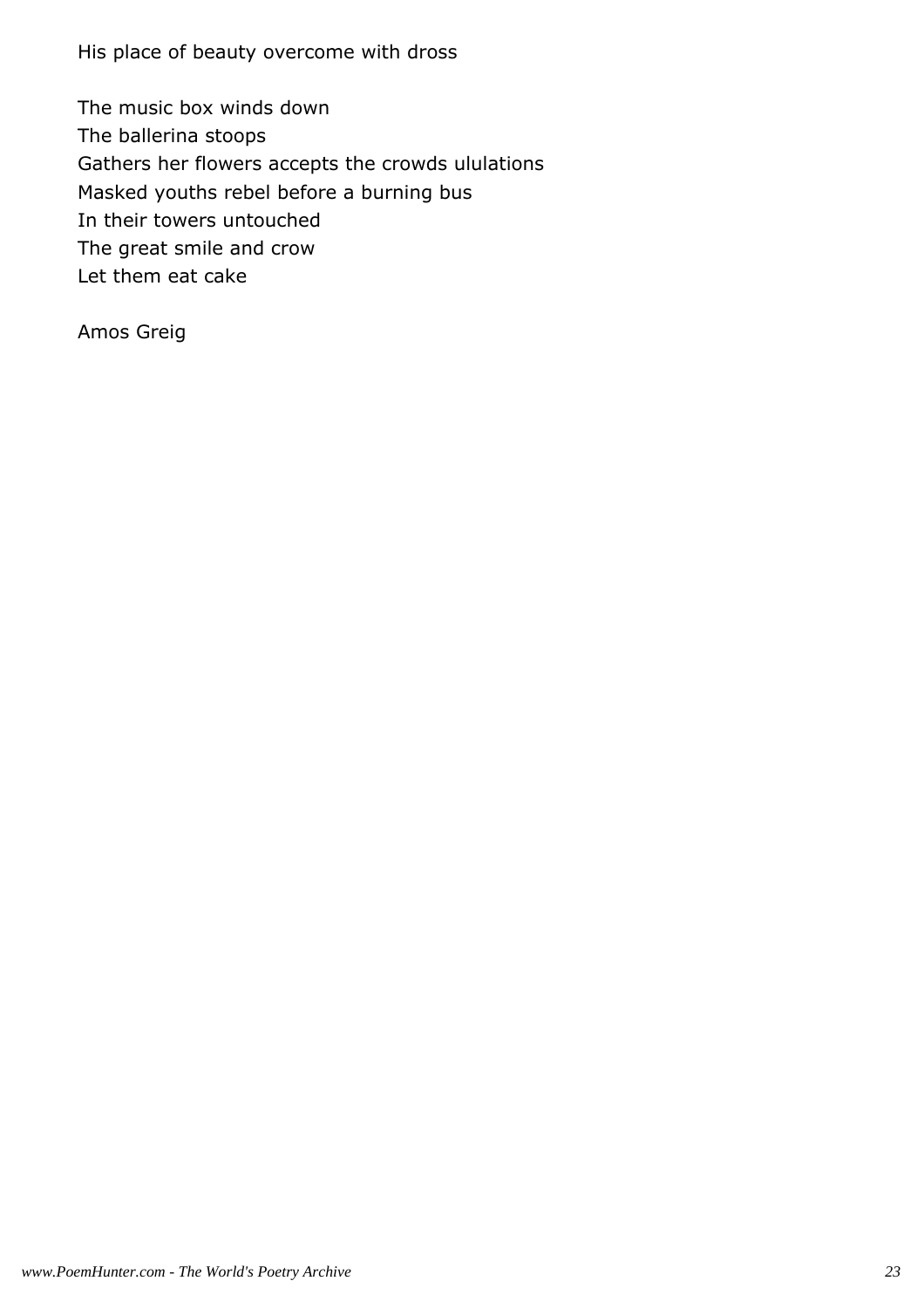# Solitude

Faceless streets close in around, as corridors seem to stretch into infinity, A burst of adrenaline and the heart seems to beat irregularly a small bird Desperate to escape the cage. The flight of logic begins as images blur into Chaotic thoughts.-

Why am I here? Where am I? How do I get away?

Rapidly now the intakes of breathe like pressure changing to swiftly for The deep sea diver vision threatens to blurhands suddenly seem to be the Source of too much water become clammy Why am I here? Where am I? How do I get away?

Feeling the world is watching judging seeing the panic a tsunami of Depression crashes in eradicating the last vestiges of self control. Panic, Anxiety are only a breathe away. Claw desperately to an outstrung branch Of reality.....the tender fragile hope snaps and the wave washes everything Away-Why am I here? Where am I?

```
Looking out/
	through/
	.tear misted eyes/
	struggle
.gasping like a beached fish/
	in the grip of delusion/
	.opened Pandora's
Box/
     can't think straight/
help me! !!
I want to GO HOME
```
How do I get away?

One of the gray empty faces detaches, approaches talks calms and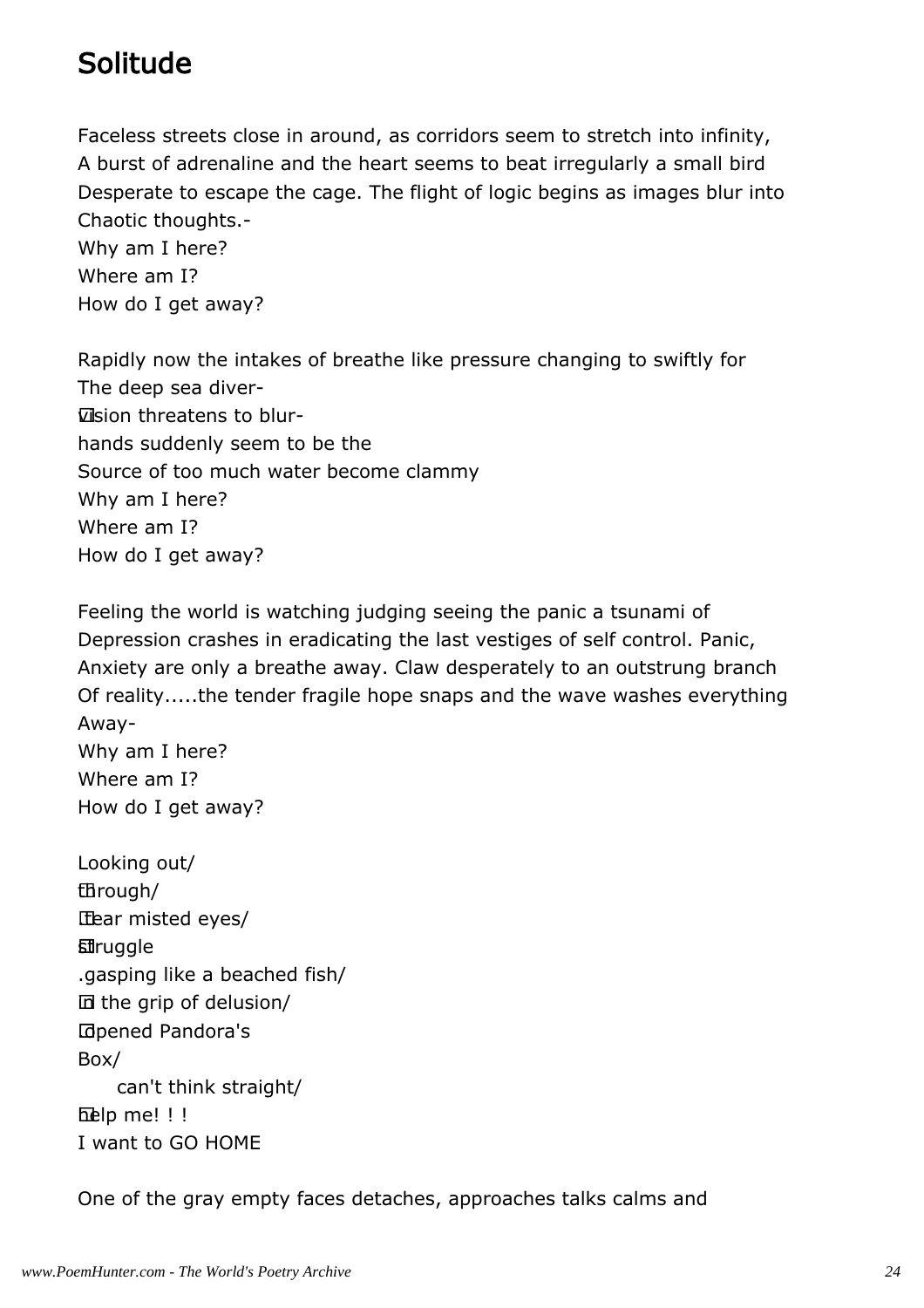Reassures,

Sit down count to ten then breathe and again slowing slowing slowed, a Warm overly sweet tea is placed in my hands " you're all right now it Was Just a panic attack" Why am I here? Where am I? How do I get away?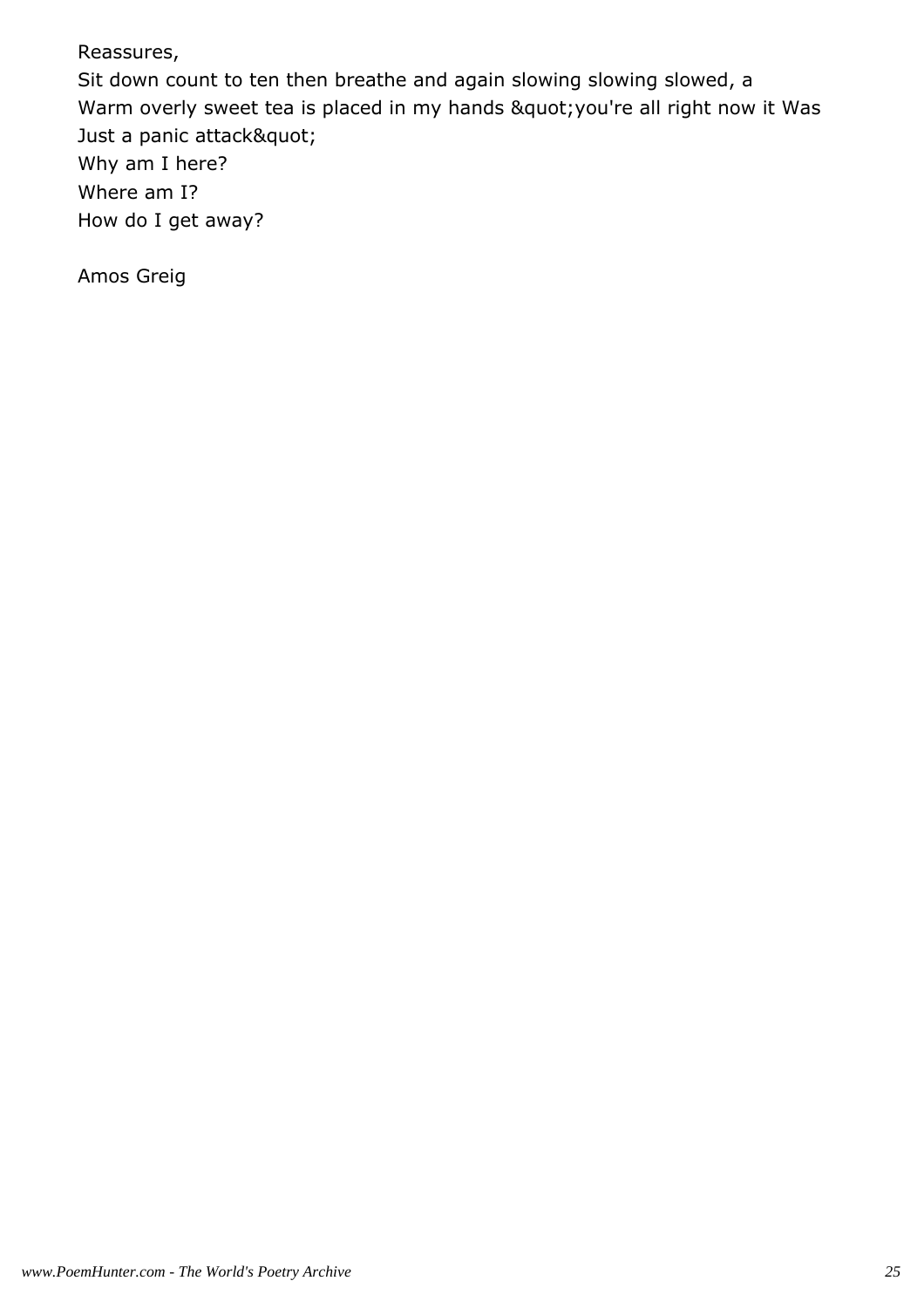#### Spasms

Social cohesion was our dream, we the gardeners and cultivators of tomorrow, watched in sadness as rot set in, turned our hopes into bitter memories.

Future's potential sparkles like embers on the breeze as, tomorrow's burn like yesterday's discarded leaves.

Like carrion calls, Twitter, comes to life informing of the ongoing strife, hyenas circle the fire.

Deirdre of the sorrows sheds her tears, turns from the fire, pulls her shawl tight around her shoulders. youths take to the street with blood on their mind.

Time has shown that nations come and go, only nature remains triumphant, armed with shield and spear she hunts humanities creations.

We are embers on the wind, fireflies dancing, fleetingly, time consumes our brightness, masked by modern lies.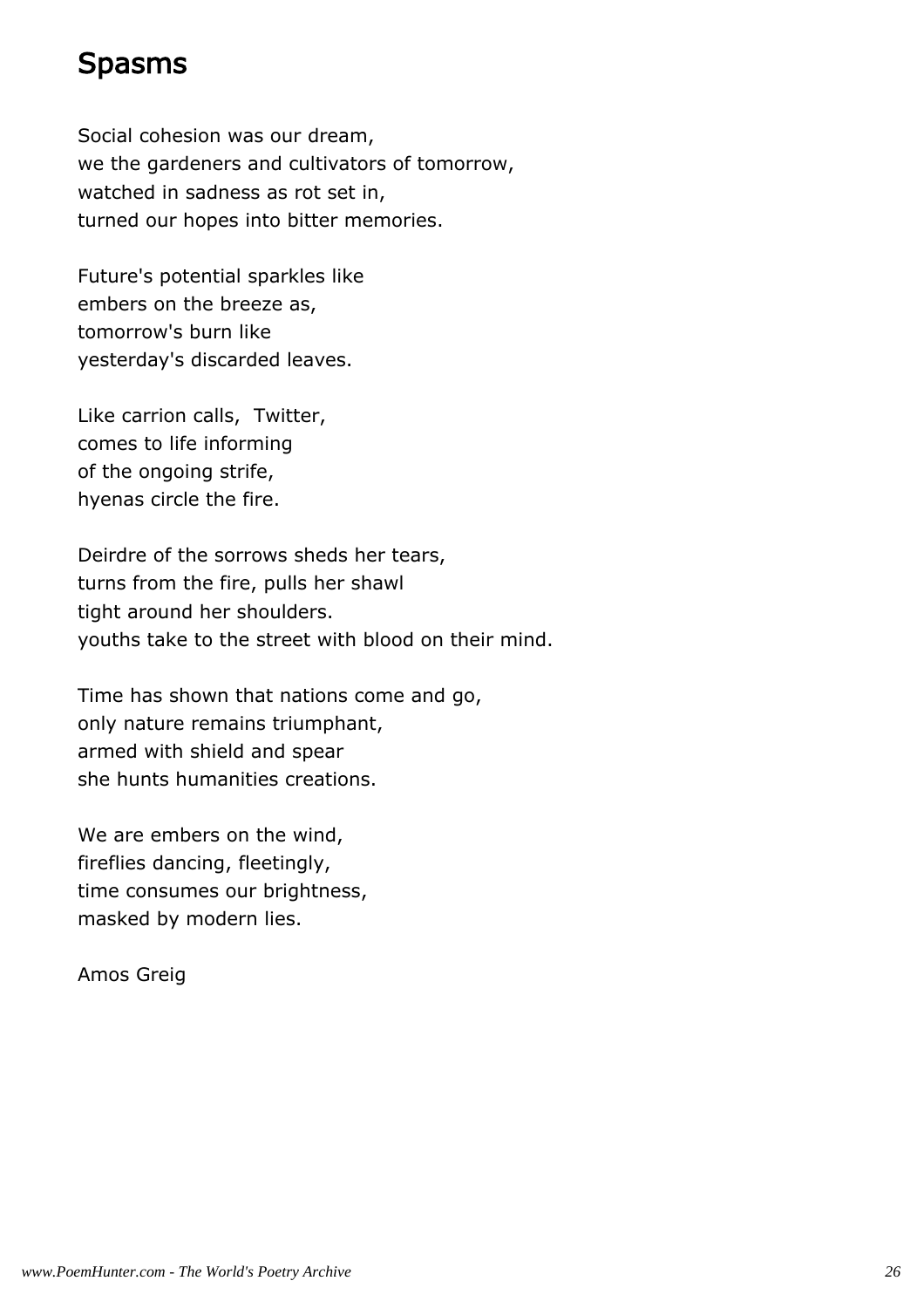# Spring Onion

From wild spring onion, flowing water, The crumbling watermills they fled, That countryside gave way to a harsher inner city environment: A spot of green, A sign of mold or possibly grass growing in the cracks of the pavement.

The garden much loved by all, the large house with sliding doors abandoned, Replaced by red brick, terracotta tiles, the only spot of iron painted green an old mangle in working order, two up two down a house pierced through by metal rods holds up the remains of the past.

From a back path with open fields to enclosed alleyways with runnels for water, Sparrowhawks, blue tits, give way to pigeons and seagulls, clean air for inner city Smog, there is a sadness, there, in the cramped house, cramped streets and cramped city.

Greenery taken for granted becomes a prized and precious gift, Water for the parched man the family grasped at every moment, The noise so distant, all pervasive not even childhood's imagination can hide it.

Time passes youth, a great healer that dulls the pain, offers anaesthesias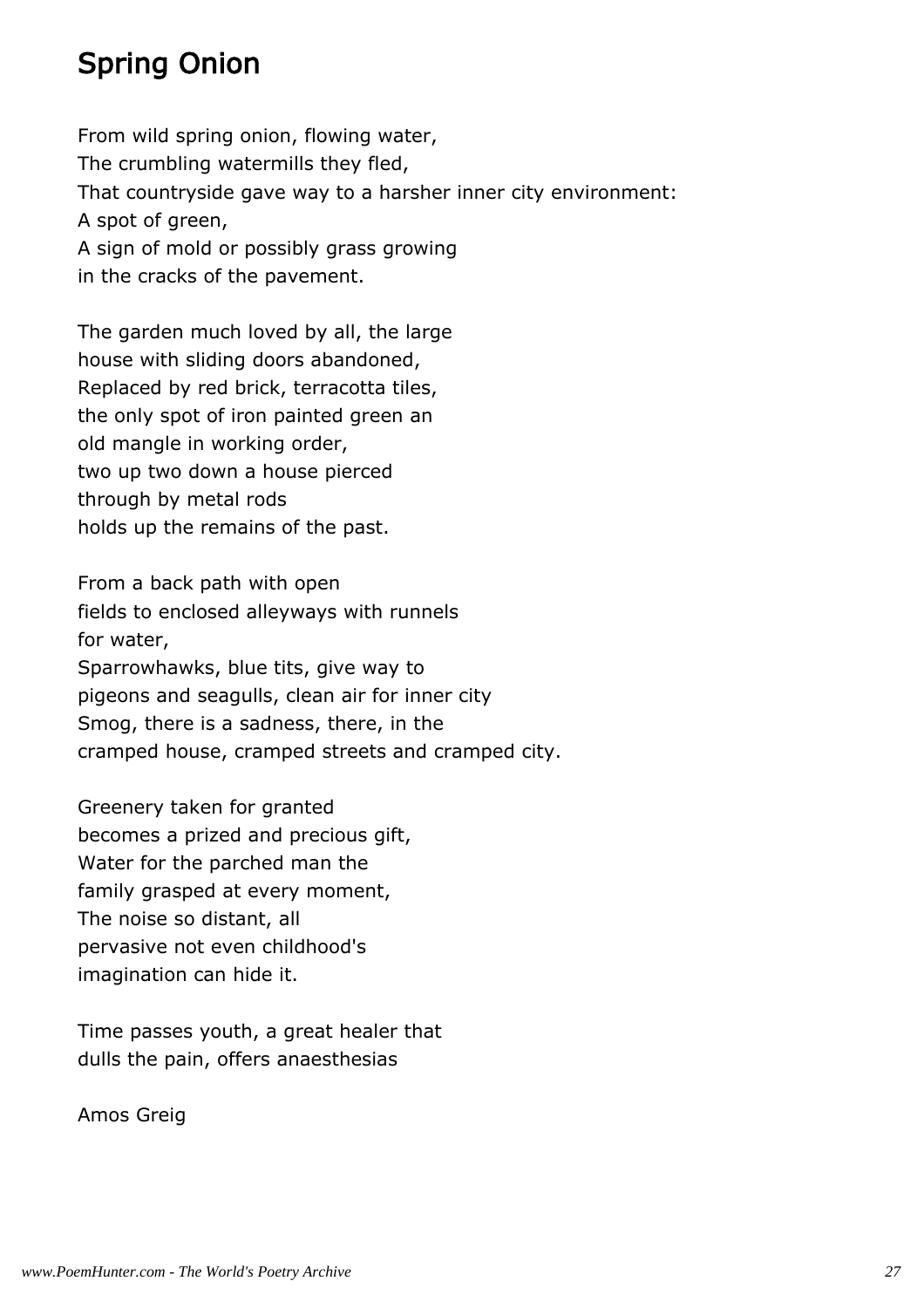# The Journey

A cold February morn saw three coracles set forth. Three teams of rowers competed to reach the small island, located in the lake.

One ship foundered; broke along its keel, plunging crew into icy waters. Rather than face an icy tomb they were plucked from waters by another boat, located in the lake.

Black bags, hoops, planks of wood, rope and gaffa tape made up the frame. The boat builder based his design on ancient coracles, pictures in a book, located in the lake.

Following ancient waterways, the fifteen crew soared past their competition. Their vessel fibreglass; streamlined, without soul, located in the lake.

Celtic pride soared in modern heart as they saw the closing shore. Soon to sit by open fire and share a drink or two on the island, located in the lake.

Like mythical Bran, the shipbuilder and his crew closed with their sacred goal. Promises of sausage and beer beckoned to them from out the February mists, located on the lake.

Irish ingenuity beat modern technology as the vessel came to shore. Like journeymen of old they gingerly set foot on the land, located on the lake.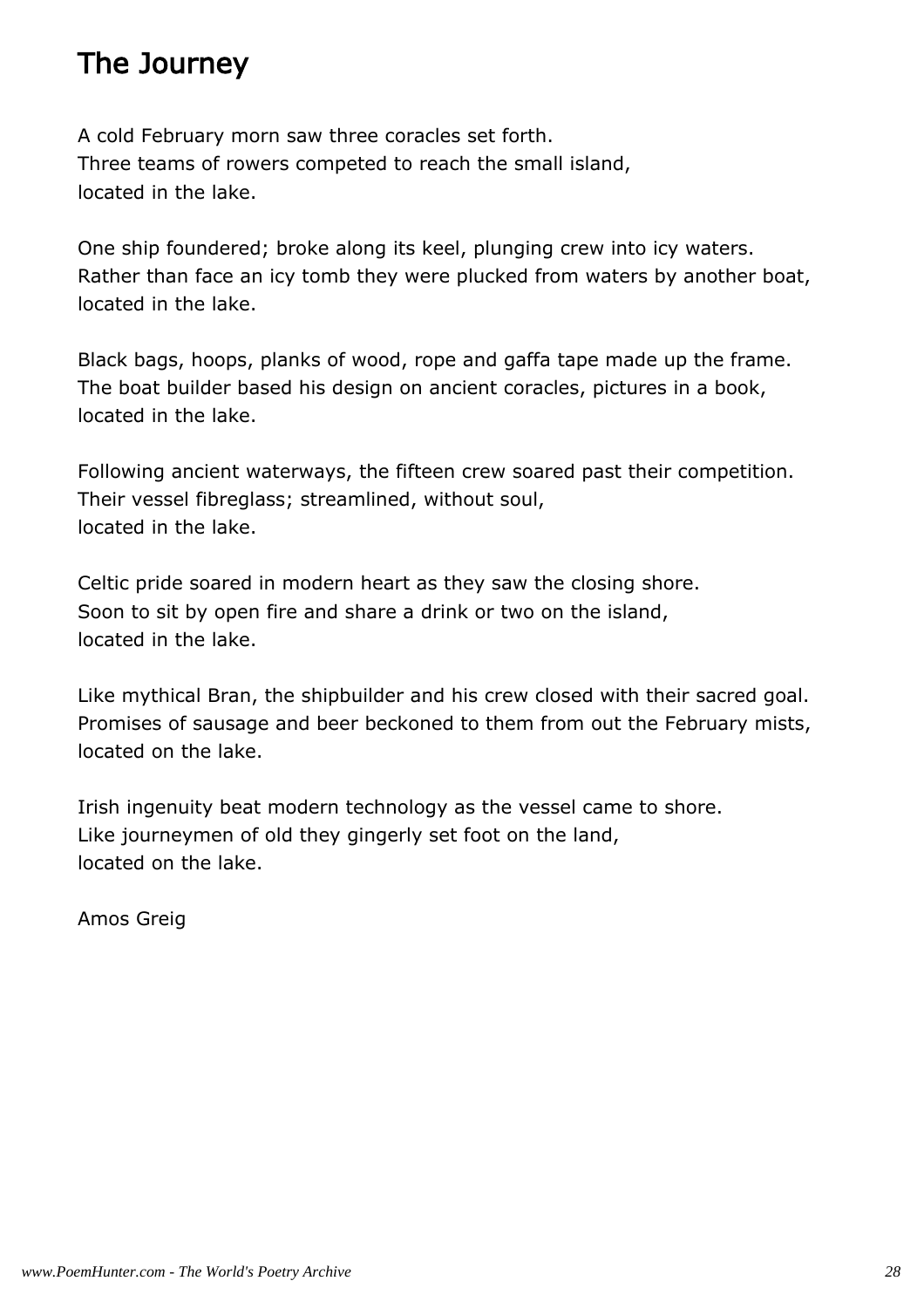#### The Lost Boy's

Urban concrete jungle In the twilight hours This is where the lost boys are.

Kaleidoscope eyes, Discordant vowels These are the marks the lost boys make.

Electronic beats, Songs of angst These are the sounds the lost boys need.

Sad panda eyes, Downward faces The war paint of the lost boys.

Drum boogie, Anti fashion, This is what the lost boys wear.

Rejected by society, Reminders of youth since lost This is who the lost boys are.

Two o'clock shadows Artificial mist provides cover As the lost boys slip home.

On the dance floor, By the bar This is where the lost boys are.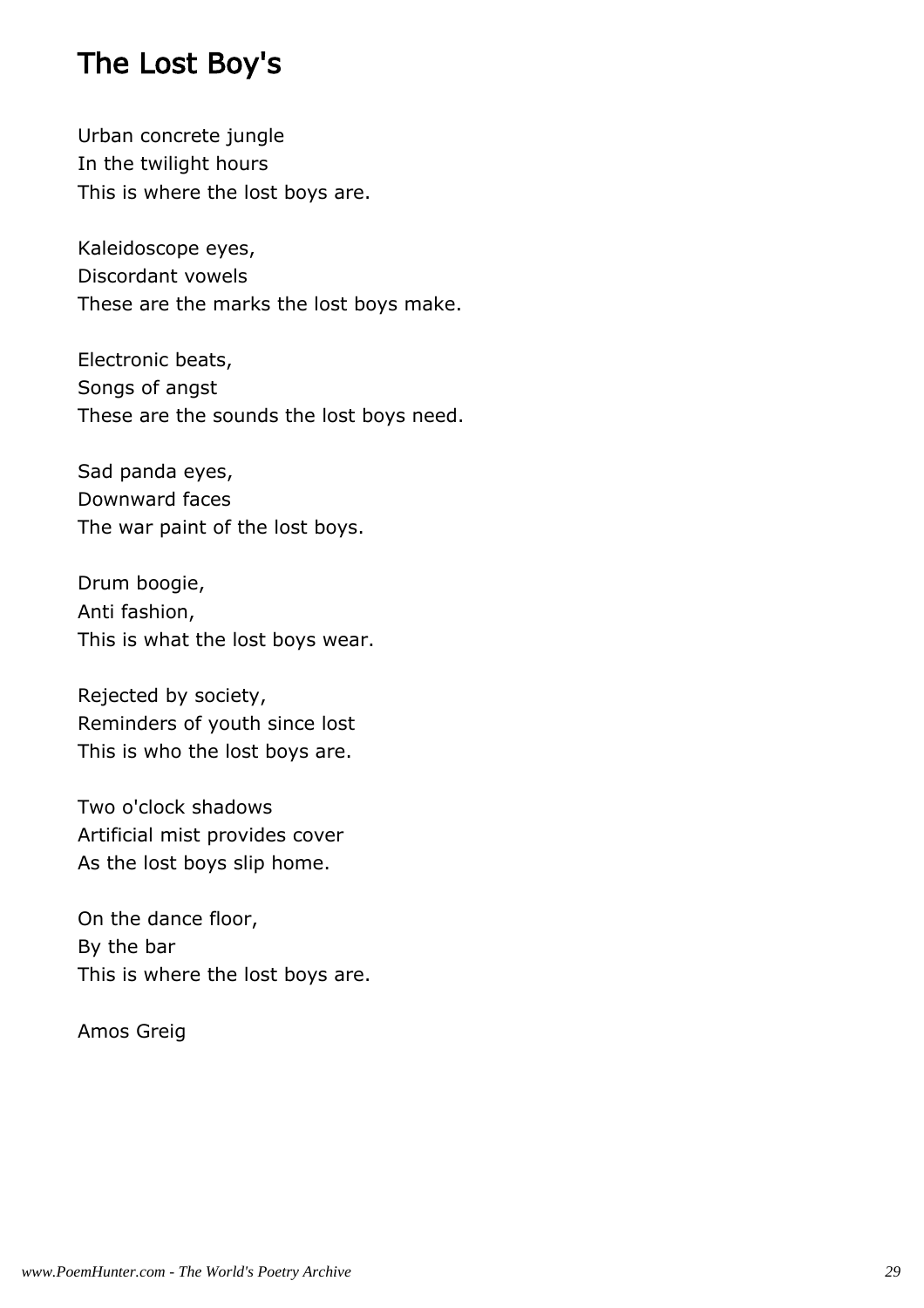#### The Time Machine

It begins almost motherly, a return to the warmth of the womb, a central point on the journey to oblivion, time travel is a lie an uncaring trick of time.

Slowly through rheumatic eyes the present, fades away, sound, cold, future, all these are frozen, waiting release..

The first signs of possibility, appear bubbles in the stream, each a window, a doorway, into the past,

Here a child did not fall out of bed, their sudden awakening saving the lives of those dwelling within. The Time Machine is a lie.

Rather than showing the past, each portal leads to a distortion, a prison for the unwary, Here he went to university;

sought his dream as an artist, there is a tightness now, sudden desire to breathe, The Time Machine will not allow it.

The traveller realizes, the trap they are caught in, Focused so tightly on the journey they did not notice the;

failing strength in limbs, there is an urgency now, a burning now time seeks, to consume them.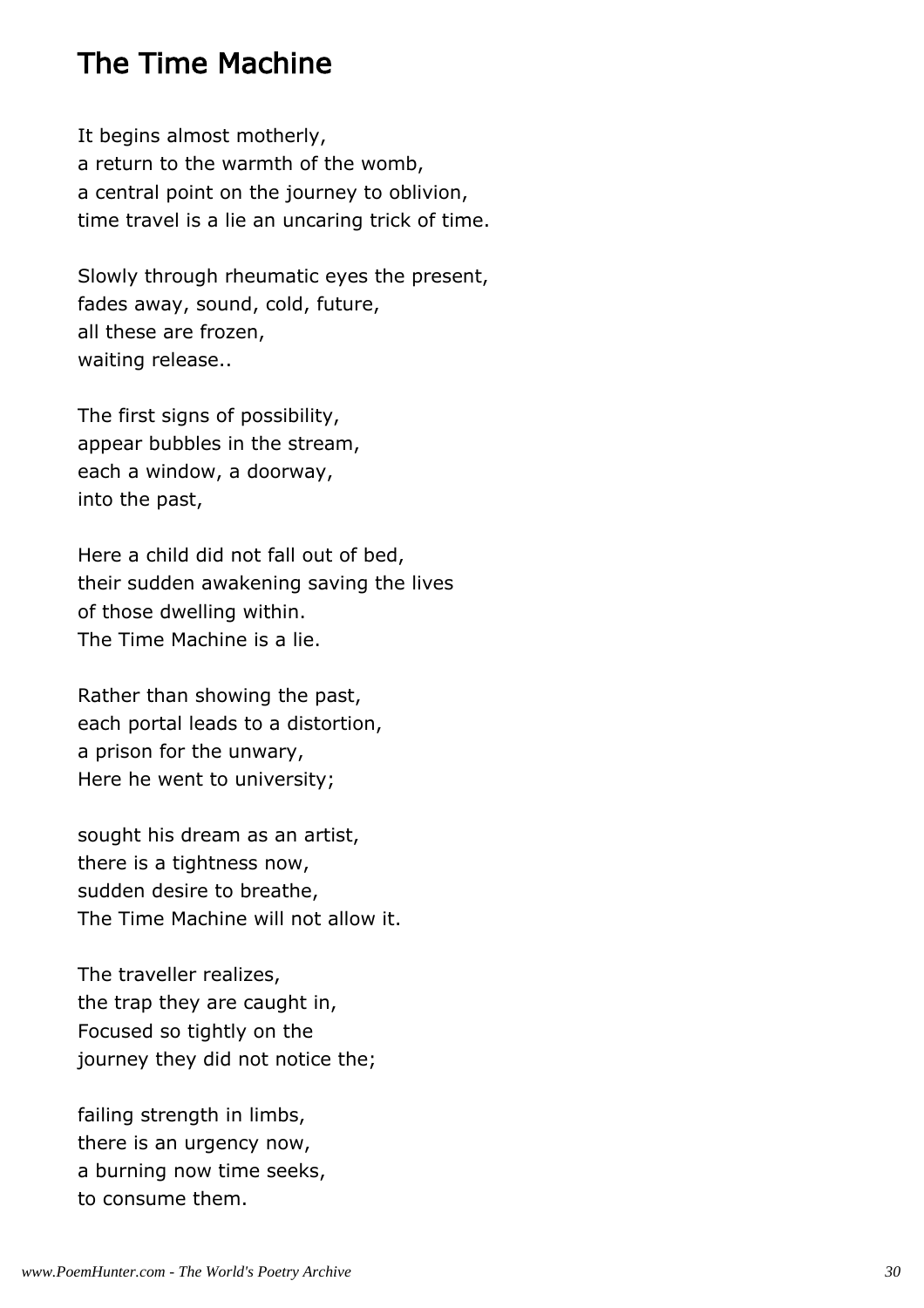A sound, a voice, a mothers distant cry, the present has almost faded to black, Hairy thews pluck the traveller from, the machine breathe life back into;

fragile body too weak for time travel, too weak to be left unsupervised, in the local pool the boy opens his eyes and cries. `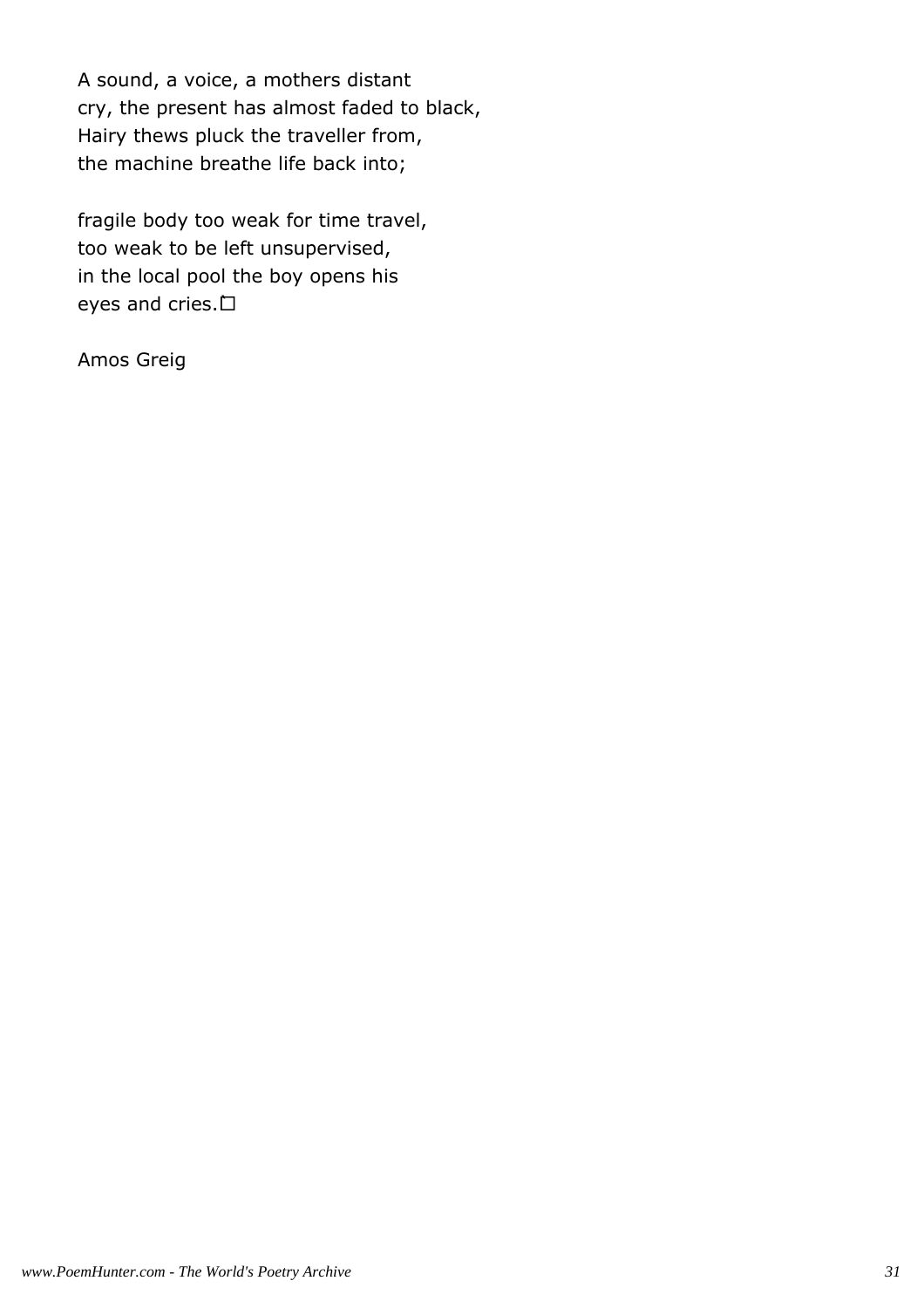### The Wilding Path

I see the hidden spheres which over lap our own, not all of the time but there are moments, of crystal clarity/ in the rain/ a sudden ray of sun.

There are places where the doors are open, the tiniest whisper of a forgotten past, previously/ I stood near one,

The whispering wood to many this overgrown, tree choked with vines is a part of nature, I have seen beneath the veil/ to a stone wall

An old mill my hands traced the stone work, in the deepest shadows where man isn't welcome, The silence was deafening/ I opened my mind to,

Vistas past.

A hard working miller busy grinding corn as children played in the waterhole, women busy drying clothes laughing at their antics.

I stepped back into the warmth of the day the chill seeping from my bones, I look down and see the waterhole now filled with -

sediment natures cruel touch has scoured it away slowly overgrown as the angry waters surged past, I walked onwards reflecting/ I played here as a child.

My path crumbles before me/ seemingly the ground smashed by an angry god huge rents make it difficult to cross.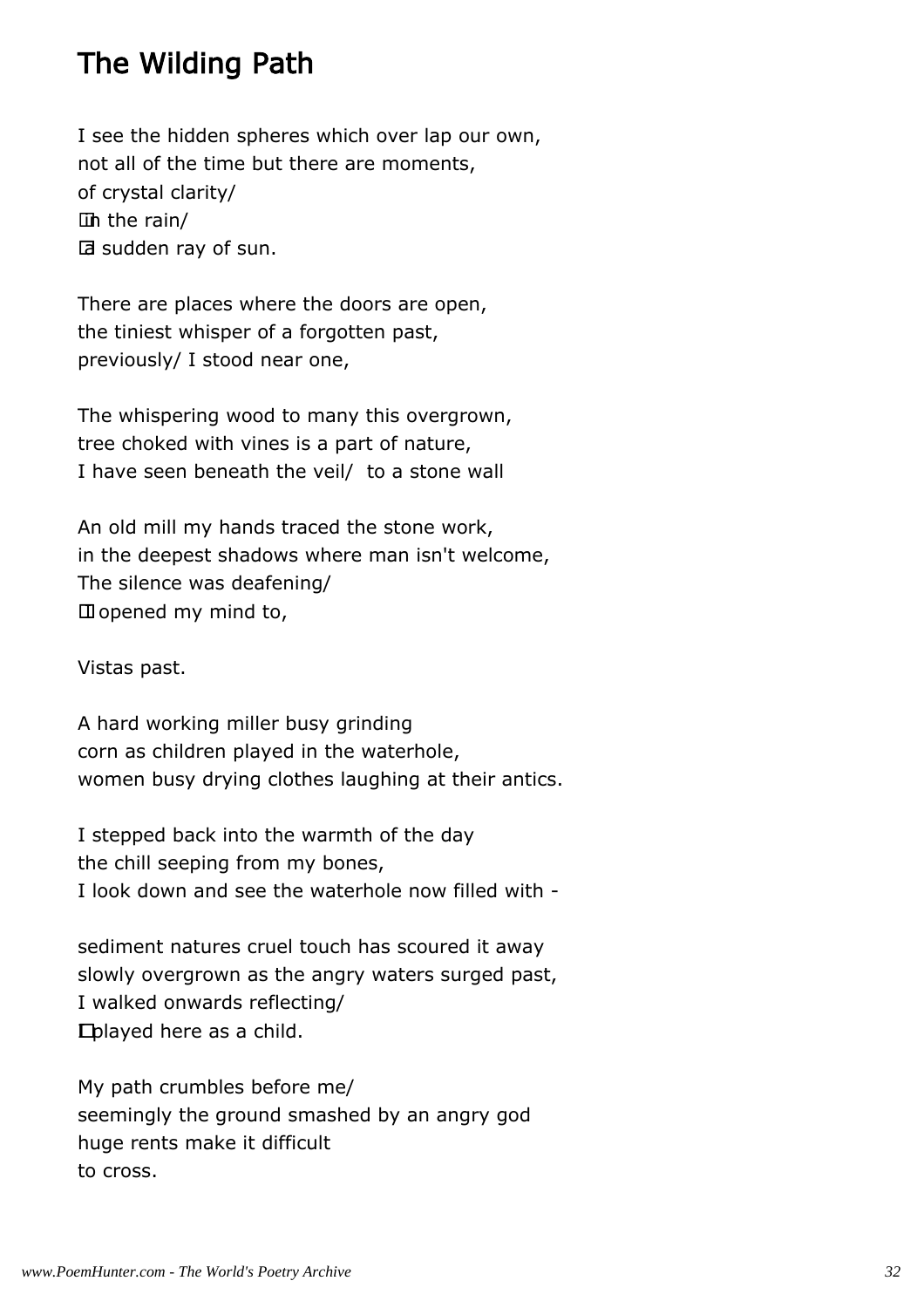I came to a tributary a place where I once waited for seven hours. lost as a child frightened tears and snot smeared my face in the dark/ I waded across the stream passed the lying rocks.

Skipping across bleached stones the bones of mountains past, I slowly approach the coldest of places, The chill settling in I can feel your uncaring gaze/ lingering hungrily/ your/ feminine form/ trapped in the stones which formed a perfect circle around you.

 eyes meet/ I was but a child then/ you pointed the way back for a price. A single/ tear/ a promise/ to return Did my mind play tricks? did you really move to stare? wood rubbing against wood/ the cackling of a hag? the ivy flowed like a/ mane of unkempt hair down your back. A single ray of sunlight breaks the silence/ Bird song/ like children's laughter soared out the moment passed, I see you for what you are a tree twisted by a quirk of fate, to a child's eye/ a feminine form/ languidly stretched towards the sky pleading, placating. I turn and walk away from the cackling tree, I hear a peal of feminine laughter and run home

Our/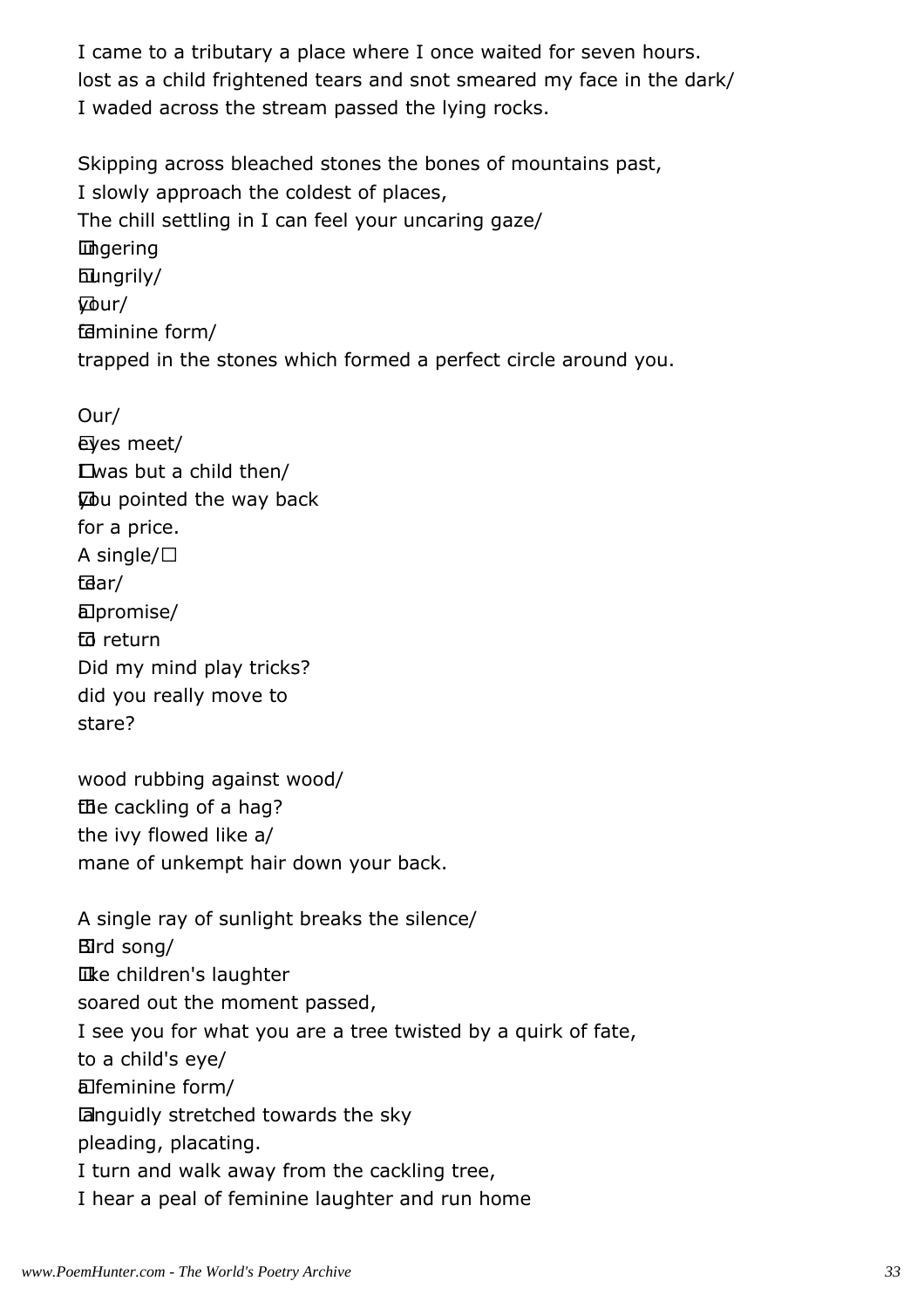away from that accursed tree.